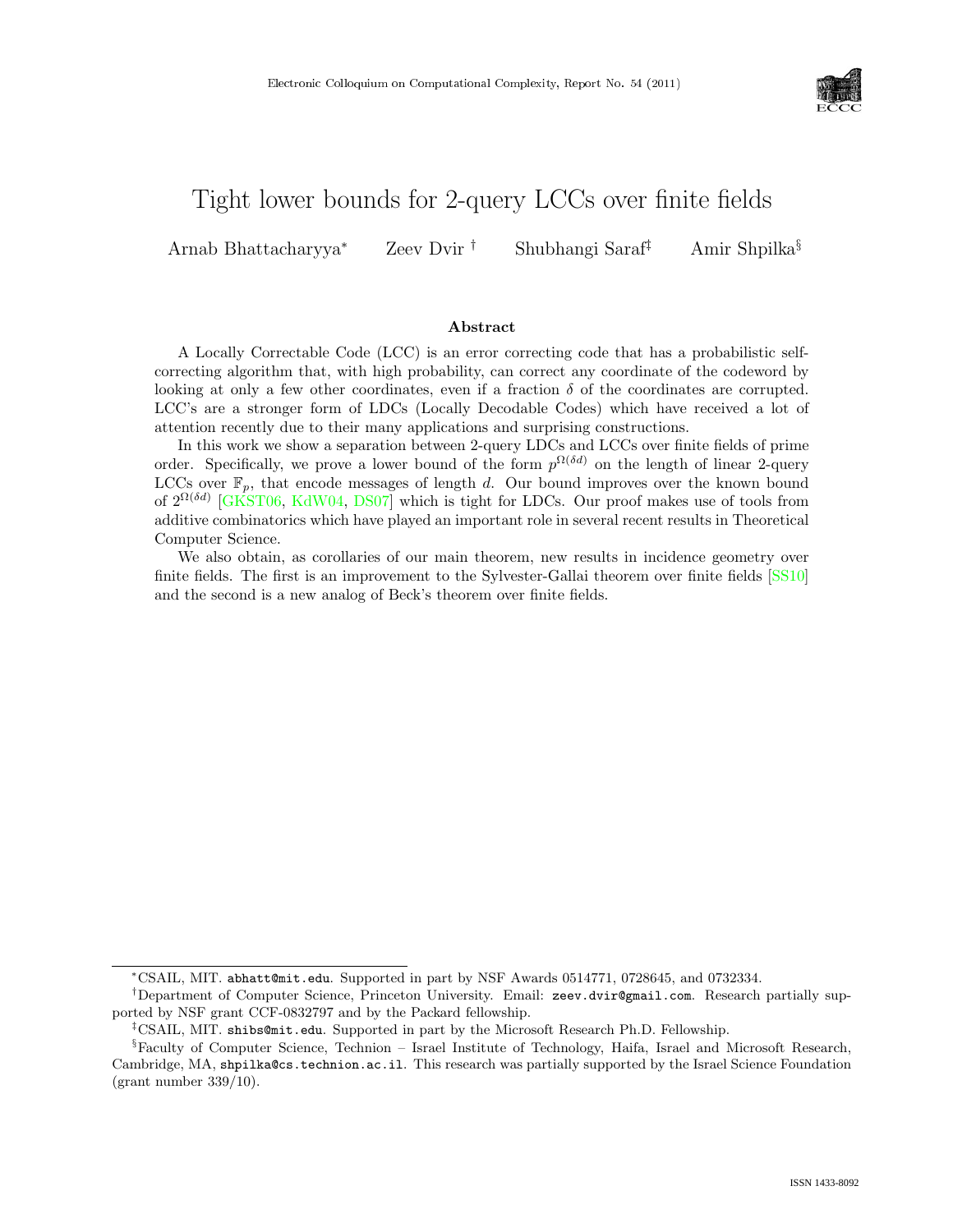### 1 Introduction

Locally Correctable Codes (LCCs) are special families of error correcting codes (ECCs) which possess an additional structure. Besides being able to recover a message from its noisy transmission (the original purpose of ECCs, as defined by Shannon [\[Sha48\]](#page--1-4)), these codes enable the receiver to recover any single coordinate of the codeword from a 'local' sample of the other, possibly corrupted, coordinates. The local correction is guaranteed to work with high probability as long as the number of errors is not too large. Roughly, a linear q-query locally correctable code  $((q, \delta)$ -LCC for short) over a field  $\mathbb{F}_p$  is a subspace  $C \subseteq \mathbb{F}_p^n$  such that, given an element  $\tilde{y}$  that disagrees with some  $y \in C$ in at most  $\delta n$  positions and an index  $i \in [n]$ , one can recover  $y_i$  with, say, probability 0.9, by reading at most q coordinates of  $\tilde{y}$ . The message length is  $d = \log_p(|C|)$ .

The notion of LCCs was preceded in the literature by the weaker notion of Locally Decodable Codes (LDCs) in which one has the seemingly weaker property that message symbols (as opposed to codeword symbols) are to be 'locally decoded'. In fact, for linear codes, which are our main interest, LDCs are a subfamily of LCCs (since every linear code can be assumed to be systematic and therefore local correction implies local decoding). Both LDCs and LCCs have many applications in theoretical computer science. See  $Yek$  for a survey of these codes and their uses.

The main question with respect to LCCs (or LDCs) is how good can they be. That is, what limitations can we prove on their encoding length, as a function of the message length, the number of queries and the amount of error the decoder can tolerate. Our knowledge in this area is very limited, and considerable gaps between lower and upper bounds exist when the number of queries is bigger than two.

In this work we focus on the simplest question of this form. Assuming that the message length is d and the underlying field is  $\mathbb{F}_p$ . What is the minimal encoding length n for which we can recover any symbol of any codeword by making just 2 queries, assuming that less than δn coordinates were corrupted?

One motivation for studying this question comes from the desire to better understand the relation between LDCs and LCCs and explain the lack of constructions for LCCs. However, although it may seem surprising, the question of proving a lower bound for LCCs with 2 queries is a fundamental problem that lies in the core of many questions in geometry, additive combinatorics and more. As we shall see, similar to some of the connections made in [\[BDWY11\]](#page--1-6), the question that we study here is closely related to questions such as: generalizations of the famous Sylvester-Gallai theorem; extensions of Beck's theorem; proving lower bounds on the rank of matrices that satisfy certain 'design' like properties. Our techniques also highlight a close connection of LCCs to problems in additive combinatorics. We later expand on each of the problems and state our contributions.

Our main theorem is a tight lower bound for linear LCCs over  $\mathbb{F}_p$ , improving the exponential lower bound, that was proved in [\[GKST06,](#page--1-0) [KdW04,](#page--1-1) [DS07\]](#page--1-2) for LDCs,  $n > 2^{\Omega(\delta d)}$ , where d is the message length, to  $n > p^{\Omega(\delta d)}$  for all constants p and  $\delta$ . A formal statement is given in the section below.

#### 1.1 The Main Theorem

Denote by  $\mathbb{F}_p$  the field of residues modulo a prime number p. When working with 2-query linear LCCs, it will be convenient to adopt a 'geometrical' way of looking at those codes and speak of their dimension instead of message length. Note that, for such codes, it is well known that the decoding can be made linear as well without loss of generality while only losing a constant factor (depending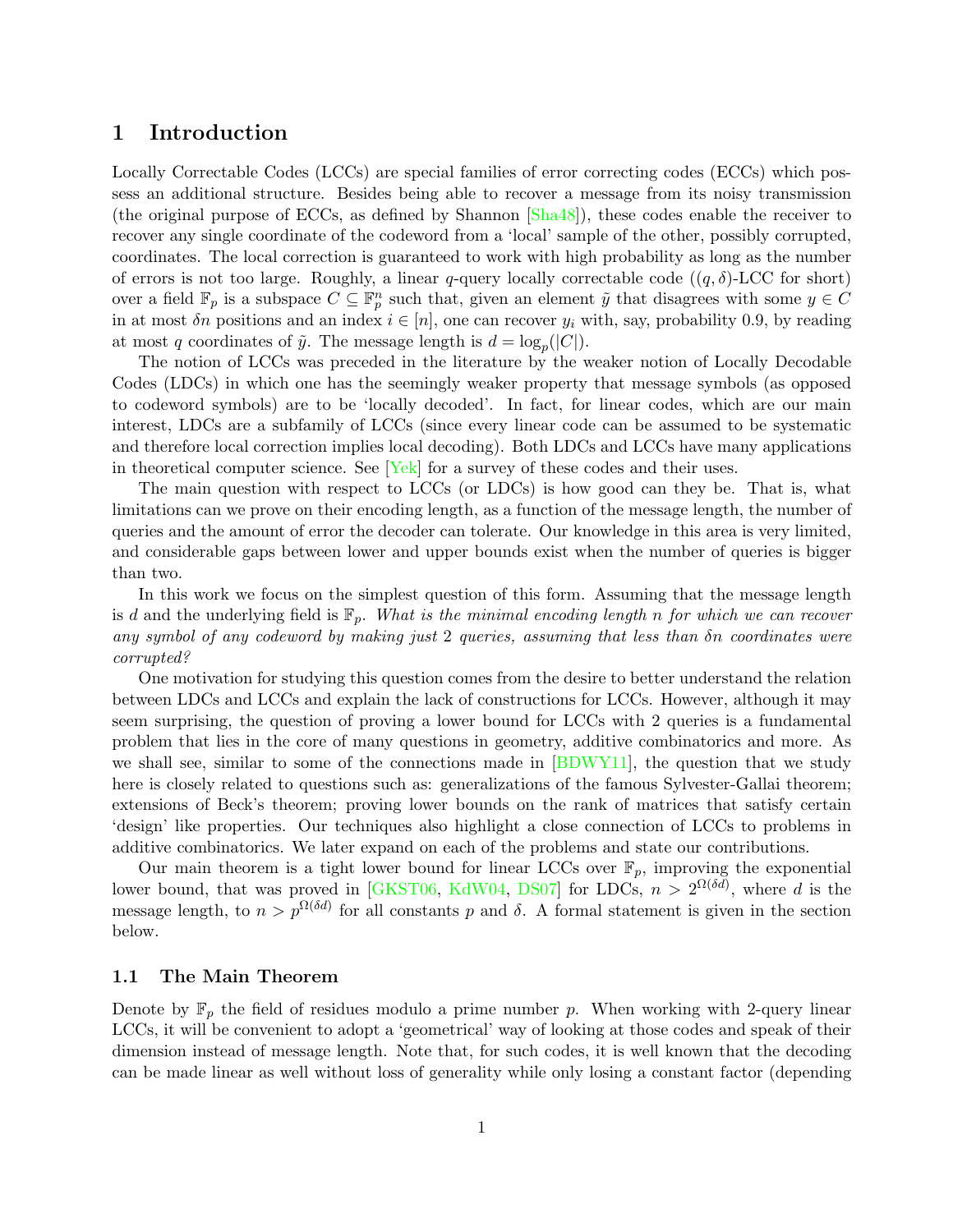on the number of queries) in the error (see [\[BDWY11\]](#page--1-6)).

<span id="page-2-1"></span>**Definition 1.1** (Linear 2-query LCC). Let  $V = (v_1, \ldots, v_n) \in (\mathbb{F}_p^d)^n$  be a list of n vectors (possibly with repetitions) in  $\mathbb{F}_p^n$ . We say that V is a  $(2,\delta)$ -LCC (Locally Correctable Code) if for every  $i \in [n]$ and every subset  $S \subseteq [n]$  of size at most  $\delta n$ , there exist a pair of indices  $j, j' \in [n] \setminus S$  such that  $v_i \in \text{span}\{v_j, v_{j'}\}.$  We denote by  $\dim(V)$ , the dimension of V, to be the dimension of the span of the vectors  $v_1, \ldots, v_n$  inside  $\mathbb{F}_p^d$ .

To see the connection to the (sketchy) definition given in the previous section, we note that  $C$  is the subspace that is spanned by the rows of the  $d \times n$  matrix G whose columns are  $(v_1, \ldots, v_n)$ . One can think of encoding a message of length d,  $\bar{a} = (a_1, \ldots, a_d)$ , as  $Enc(\bar{a}) = \bar{a} \cdot G$ . We also note that in several previous works (e.g. in  $Dvi10$ ), LCCs are defined by means of their dual matrix but, for our purposes, this (equivalent) definition, in terms of the generating matrix, will be more convenient.

<span id="page-2-2"></span>**Theorem 1** (Main Theorem). There exist universal constants  $c_1, c_2 > 0$  such that for every  $\epsilon > 0$ and every prime p, the following holds. Let  $V = (v_1, \ldots, v_n) \in (\mathbb{F}_p^d)^n$  be a  $(2, \delta)$ -LCC. Then

$$
\dim(V) \le c_1 (p/\epsilon \delta)^{c_2} + ((2+\epsilon)/\delta) \cdot \log_p(n).
$$

In particular, if we wish to linearly encode a message of length  $d$  using a 2-query LCC, then we must have  $n = \Omega_{p,\delta,\epsilon} \left( p^{\frac{\delta}{2+\epsilon}d} \right)$ .

#### 1.2 Previous work

As mentioned above, each LCC is also a  $LDC<sup>1</sup>$  $LDC<sup>1</sup>$  $LDC<sup>1</sup>$ , so lower bounds for LDCs give lower bounds for LCCs. Exponential lower bounds (i.e.,  $n \geq \exp(d)$ ) for LDC's were proven for two-query codes (also for non-linear codes) in [\[GKST06,](#page--1-0) [KdW04,](#page--1-1) [DS07\]](#page--1-2). These bounds are tight since the Hadamard code achieves  $n = 2^d$  and is locally decodable for constant  $\delta$ . We remind the reader that the Hadamard code is a linear code over  $\mathbb{F}_2$  which takes a message  $x \in \mathbb{F}_2^d$  and encodes it as a codeword of length  $2^d$  given by

$$
H(x) = (\langle a, x \rangle)_{a \in \mathbb{F}_2^d}.
$$

This gives a linear 2-query LDC with constant  $\delta$  since, to recover  $x_i$ , we can query  $\langle a, x \rangle$  and  $\langle a+e_i, x \rangle$ for random  $a \in \mathbb{F}_2^d$  (where  $e_i$  denote the *i*'th unit vector in the standard basis). This is also a linear LCC over  $\mathbb{F}_2$  since any coordinate  $\langle a, x \rangle$  can also be recovered from two random positions in a similar way.

When trying to generalize the Hadamard code construction to fields  $\mathbb{F}_p$  with  $p > 2$  a prime number, we are faced with the following situation. To get a LDC, we can use the exact same construction described above, where we replace  $\mathbb{F}_2^n$  with the set  $\{0,1\}^n \subset \mathbb{F}_p^n$ . One can check that decoding  $x_i \in \mathbb{F}_p$  is still possible using two random queries. If we are interested in LCCs, however, things are much worse. The best construction we can get is essentially  $C = \mathbb{F}_p^n$ . That is, we encode a message using all vectors in  $\mathbb{F}_p^n$ . The dependence on the field size is more dramatic if we consider LCCs over fields over characteristic zero. In [\[BDWY11\]](#page--1-6), Barak et al. proved that the message length cannot be larger than  $O(1/\delta^9)$ . In particular, larger messages cannot be encoded by LCCs. This shows a considerable difference between LDCs and LCCs over characteristic zero fields. However,

<span id="page-2-0"></span><sup>&</sup>lt;sup>1</sup>Without loss of generality, a linear LDC is a systematic code (i.e. a code that the first d symbols of a codeword consist of the original message), in which we should be able to recover, in a similar fashion to Definition [1.1,](#page-2-1) only  $v_i$ such that  $1 \leq i \leq d$ .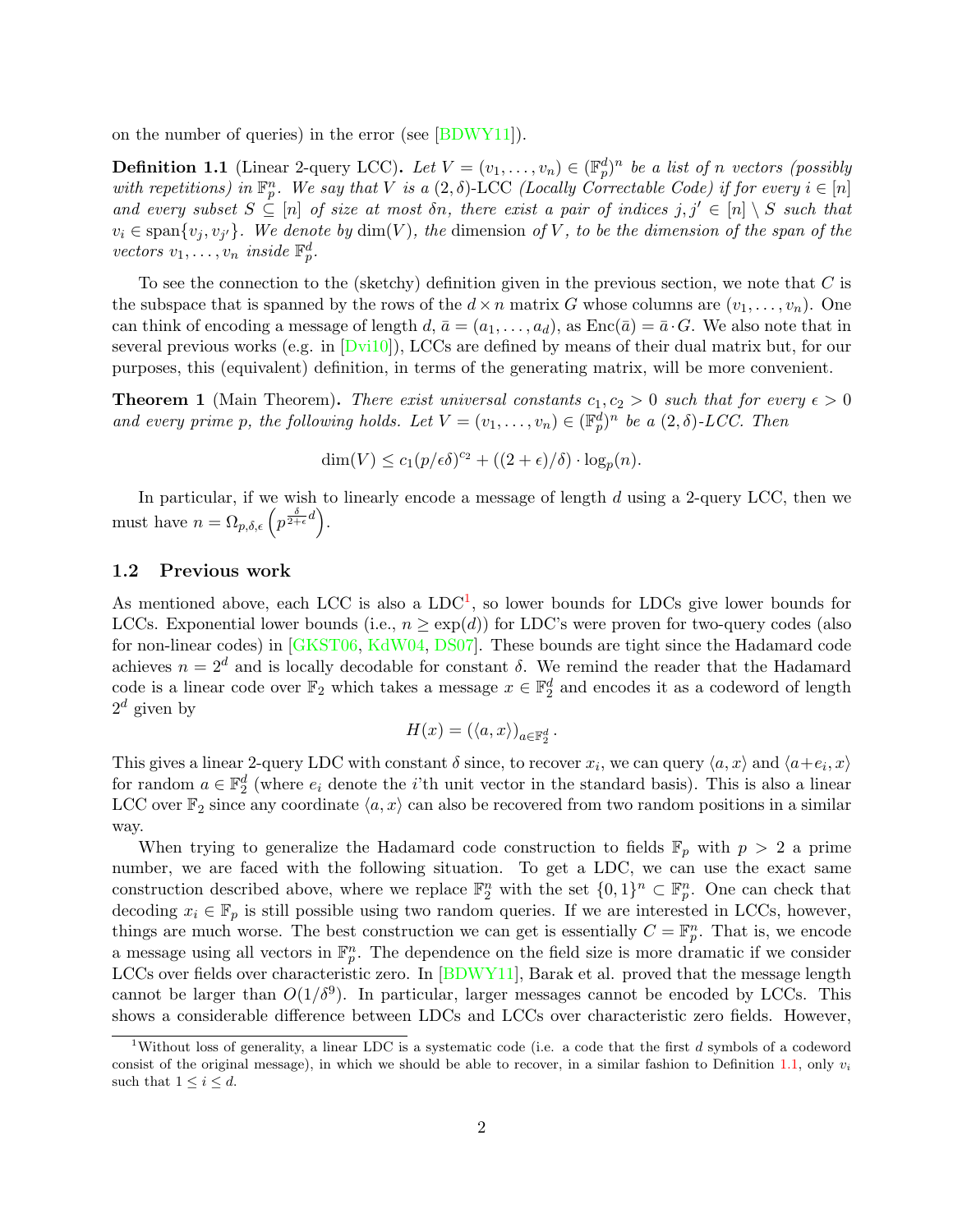prior to this work, no separation of LCCs and LDCs, over small finite fields, was known. Theorem [1](#page-2-2) gives a tight lower bound for linear LCCs with 2 queries over  $\mathbb{F}_p$ , thus providing a separation between 2-query LCCs and LDCs, over finite fields (other than  $\mathbb{F}_2$ ).

In [\[BIW10\]](#page--1-8), Barkol, Ishai and Weinreb studied the relations between LDCs, LCCs (which they refer to as self-correctable codes) and self-retrievable private-information-retrieval protocols and showed a connection between improving known constructions of LCCs and the Hamada conjecture. Barkol et al. also showed that design matrices give rise to LCCs. This was later used by Barak et al. [\[BDWY11\]](#page--1-6) to obtain lower bounds on LCCs over characteristic zero fields. We also observe that our lower bounds for LCCs imply lower bounds on the rank of certain design matrices over finite fields, following [\[BIW10\]](#page--1-8).

#### 1.3 Incidence Geometry over Finite Fields

One natural way of viewing linear LCCs is as point configurations with certain algebraic restrictions. This is the point of view we chose to adapt in Definition [1.1,](#page-2-1) where the code was presented in the form of a list of vectors  $(v_1, \ldots, v_n) \in (\mathbb{F}_p^d)^n$  satisfying certain conditions on the spans of pairs of vectors. In [\[BDWY11\]](#page--1-6) it was shown that bounds on 2-query LCCs are actually generalizations of the well-known Sylvester-Gallai Theorem from combinatorial geometry. Perhaps surprisingly, this theorem and its generalizations for finite fields, have recently found applications in algorithms for polynomial identity testing of depth-3 arithmetic circuits [\[KS09,](#page--1-9) [SS10\]](#page--1-3). The simplest form of this theorem is as follows.

**Theorem 1.2** (Sylvester-Gallai theorem). If n distinct points in  $\mathbb{R}^d$  are not collinear, then there exists a line that passes through exactly two of them.

For a full discussion on the connection between LCCs and this theorem, we refer the reader to [\[BDWY11\]](#page--1-6). Informally, the conditions of the form  $v_i \in \text{span}\{v_j, v_{j'}\}$ , given in Definition [1.1,](#page-2-1) correspond to saying that the three points  $v_i, v_j, v_{j'} \in \mathbb{F}_p^d$  are collinear (one has to move to projective space to obtain this, but this is a mere technicality). Thus, a 2-query linear LCC is a configuration of points with 'many' collinear triples, satisfying some combinatorial condition depending on the parameter  $\delta$ . The Sylvester-Gallai theorem can be stated as saying that, if in a configuration of points, every pair of points defines a line which contains a third point, then the points span a subspace of dimension 1. Stated this way, the connection to our main theorem is clear. Both results translate information about 'dependent' triples into global bounds on the dimension of the entire set. We now give a Corollary of our main theorem, stated in the setting of the SG theorem.

<span id="page-3-0"></span>**Corollary 1.3** (Sylvester-Gallai for Finite Fields). Let  $V = \{v_1, \ldots, v_n\} \subseteq \mathbb{F}_p^d$  be a set of n vectors, no two of which are linearly dependent. Suppose that for every  $i, j \in [n]$ , there exists  $k \in [n]$  such that  $v_i, v_j, v_k$  are linearly dependent. Then, for every  $\epsilon > 0$ ,

$$
\dim(V) \le \text{poly}(p/\epsilon) + (4+\epsilon)\log_p n.
$$

Previously, the best upper bound on  $\dim(V)$  was  $18 \log_2 n = (18 \log_2 n) \cdot \log_p n$ , due to Saxena and Seshadhri [\[SS10\]](#page--1-3). Note that the set of points  $V = \mathbb{F}_p^d$  shows that  $\dim(V) \ge \log_p n$  is possible in Corollary [1.3.](#page-3-0)

Another corollary of our main theorem is a finite field analog of *Beck's Theorem* [\[Bec83\]](#page--1-10). Over the reals, Beck's Theorem states that there exist positive integers  $\alpha, \beta$  such that for any n points lying in the real plane, if there are at most  $\alpha n^2$  lines incident to at least two points, then at least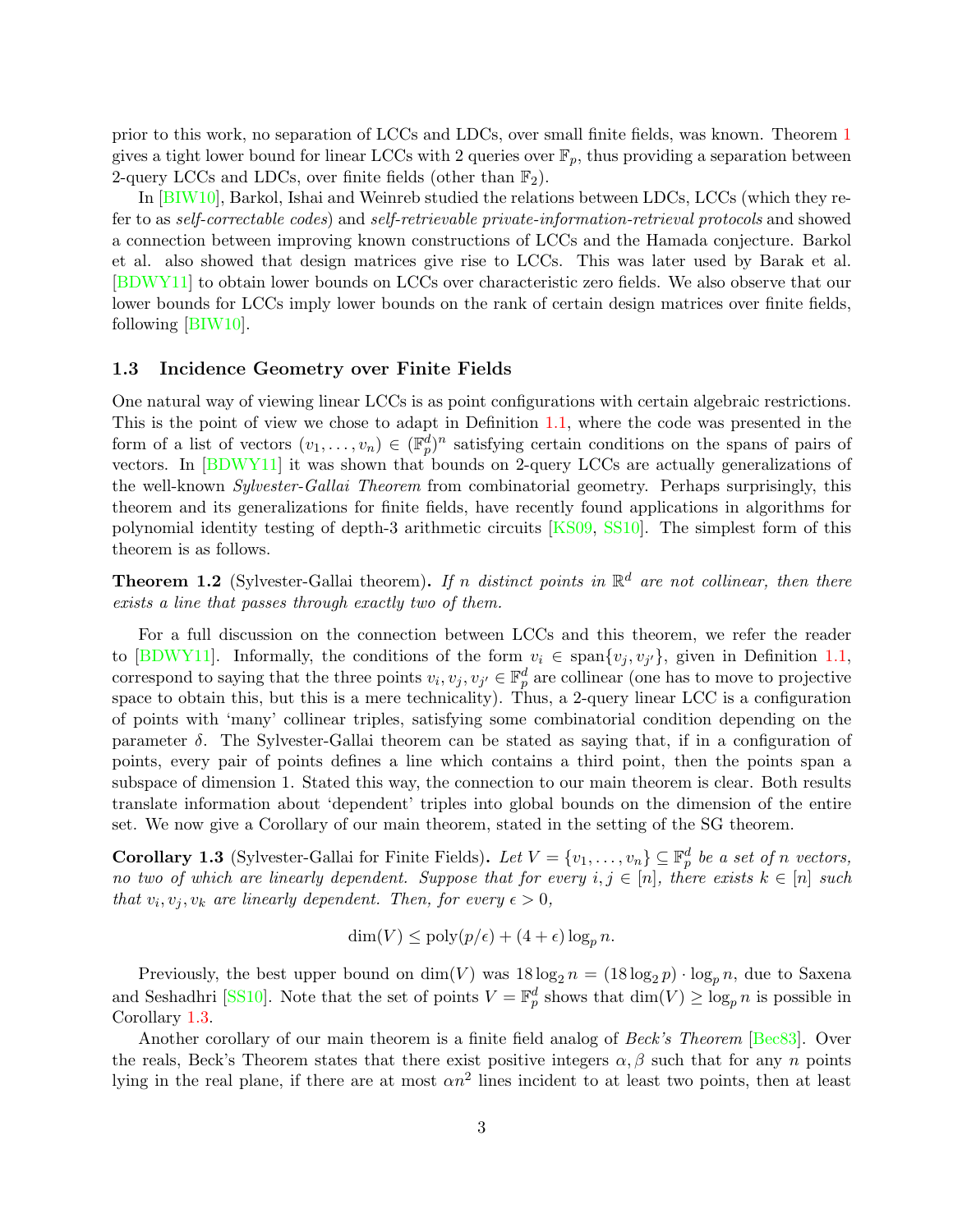$\beta$ n points are collinear (i.e. belong to an affine subspace of dimension 1). Our analog below shows that, over finite fields, one can find (under the same assumption) a large subset that lies on a 'low dimension' subspace (instead of on a line).

<span id="page-4-0"></span>**Corollary 1.4** (Analog of Beck's Theorem for Finite Fields). Let  $V = \{v_1, \ldots, v_n\}$  be a set of n vectors in  $\mathbb{F}_p^d$ , no two of which are linearly dependent. If the number of lines incident to at least two points of V is at most  $\alpha n^2$  for  $\alpha < 1/64$ , then there exists  $V' \subseteq V$  such that  $|V'| \ge |V|/2$  and for  $every \in > 0,$ 

$$
\dim(V') \le \text{poly}(p/\epsilon\delta) + ((2+\epsilon)/\delta) \cdot \log_p n
$$

where  $\delta = 1 - 8\sqrt{\alpha}$ .

As before, it is not hard to see that  $\dim(V') \ge \log_p n$  is possible in Corollary [1.4.](#page-4-0)

We should mention that the proofs of Corollary [1.3](#page-3-0) and [1.4](#page-4-0) require less machinery than the proof of our main result, Theorem [1,](#page-2-2) and can be obtained in a relatively more straightforward fashion by applying known tools from additive combinatorics. The reason is that in Theorem [1,](#page-2-2) the points  $v_1, \ldots, v_n$  are not assumed to be distinct whereas in the corollaries of this section, they are. Perhaps counter-intuitively, the non-distinctness makes the argument for Theorem [1](#page-2-2) much more elaborate, as we describe later. The proofs of both corollaries are given in Section [9.](#page-23-0)

#### 1.4 A Rank Bound for Design Matrices over Finite Fields

The connection between combinatorial properties of matrices, such as the zero/nonzero pattern of the matrix entries, and their algebraic properties, such as their rank, is a very interesting and important topic in the context of theoretical computer science. For instance, one can hope that such understanding could lead to explicit constructions of rigid matrices [\[BDWY11,](#page--1-6) [Dvi10\]](#page--1-7). An example of the usefulness of such bounds is demonstrated by the work of Alon  $[A\text{lo}09]$ , that proved lower bound on the ranks of *perturbed identity matrices*. That is, matrices in which all diagonal entries are significantly larger in magnitude than all other entries. Alon showed how to use this rank bound to obtain interesting results in geometry, coding theory and more. In a similar fashion, the recent work [\[BDWY11\]](#page--1-6), that gave a lower bound on the rank of *design matrices* over the real numbers, had interesting applications in geometry (and of course was used to obtain lower bounds on LCCs over the reals). Roughly, design matrices have restrictions on the number of nonzero entries per row, on the number of nonzero entries per column and on the size of pairwise intersections of sets of nonzero entries of columns. The connection between design matrices and LCCs was first observed in [\[BIW10\]](#page--1-8). Specifically, [\[BIW10\]](#page--1-8) showed that lower bounds on LCCs are tightly connected to the problem of determining the minimum rank certain design matrices.

To explain the connection we start with a formal definition of this family of matrices.

**Definition 1.5** (Design matrix). Let A be an  $m \times n$  matrix over some field. For  $i \in [m]$  let  $R_i \subset [n]$ denote the set of indices of all non-zero entries in the i'th row of A. Similarly, let  $C_j \subset [m], j \in [n]$ , denote the set of non-zero indices in the j'th column. We say that A is a  $(q, k, t)$ -design matrix if

- 1. For all  $i \in [m]$ ,  $|R_i| \leq q$ .
- 2. For all  $j \in [n]$ ,  $|C_j| \geq k$ .
- 3. For all  $j_1 \neq j_2 \in [n]$ ,  $|C_{j_1} \cap C_{j_2}| \leq t$ .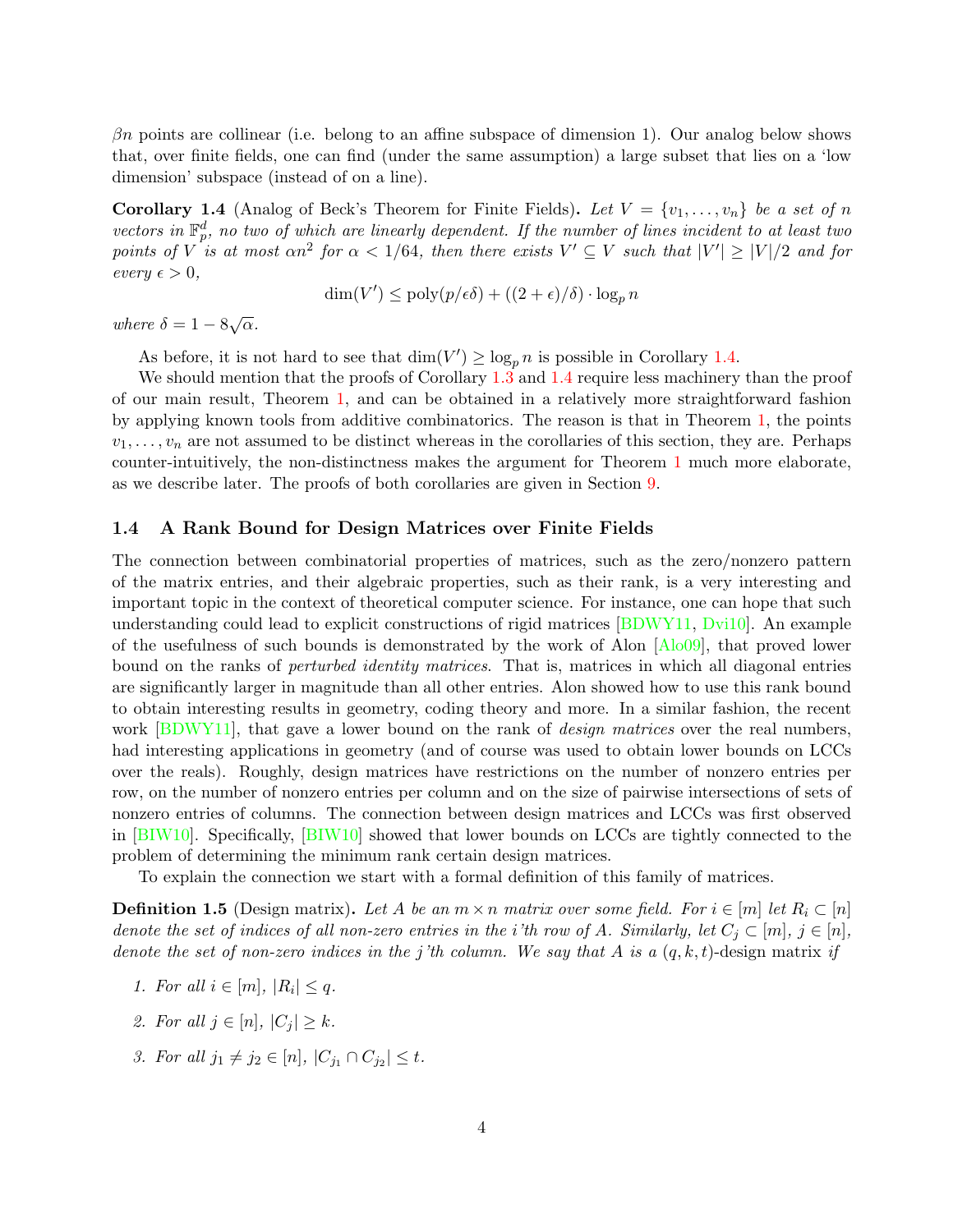The following simple claim shows the connection between these matrices and LCCs. The claim holds for all values of q but we state it for  $q = 3$  since we only defined 2-query LCCs. We omit the (simple) proof and refer the reader to either [\[BIW10,](#page--1-8) [BDWY11\]](#page--1-6) for more details.

**Claim 1.6.** Let A be a  $(3, k, t)$ -design matrix with m rows and n columns over a field  $\mathbb{F}$ . Suppose rank $(A) \leq n-d$ . Then there exists a linear  $(2, \delta)$ -LCC  $V = (v_1, \ldots, v_n) \in \mathbb{F}^d$  with dimension d, where  $\delta = \frac{k}{2nt}$ .

Hence, we can use Theorem [1](#page-2-2) to obtain the following corollary.

**Corollary 1.7** (Rank bound for design matrices). Let  $\alpha > 0$  and let A be a  $(3, \alpha n, t)$ -design matrix with m rows and n columns over a field  $\mathbb{F}_p$ , p prime. Then, for every  $\epsilon > 0$ ,

$$
rank(A) > n - poly\left(\frac{pt}{\alpha \epsilon}\right) - \frac{(4+\epsilon)t}{\alpha} \log_p(n).
$$

It is an interesting open problem to generalize this bound to matrices with  $q > 3$ . This will not show a bound on LCCs with more than 2-queries, but will be, in our opinion, a big step forward.

#### 1.5 Organization

In Section [2](#page-5-0) we give a high level view of the proof and the techniques used. Section [3](#page-8-0) contains some notations and basic facts from additive combinatorics. In Section [4](#page-9-0) we give the proof of our main result, Theorem [1.](#page-2-2) Sections [5-](#page-11-0)[8](#page-22-0) are devoted to proving the main steps in the proof of the theorem. Finally, in Section [9](#page-23-0) we give the proofs of Corollaries [1.3](#page-3-0) and [1.4.](#page-4-0)

### <span id="page-5-0"></span>2 Overview of the proof

To describe the basic idea behind our proof, we first explain how to obtain a lower bound in the case that the LCC does not have repeated coordinates. Namely, that any two coordinates correspond to linearly independent vectors in  $\mathbb{F}_p^d$ . Although this may seem a bit odd, a large part of the technical difficulties in proving Theorem [1](#page-2-2) stems from such possible repetitions. As we shall soon see, the proof for the case of no repetitions uses a theorem of Ruzsa from additive combinatorics concerning "approximate vector spaces". The general case follows by proving a distributional version of this theorem and involves a careful combinatorial analysis.

The difficulty in handling repeated coordinates was already noticed in [\[BDWY11\]](#page--1-6), where analogous results were proven over the reals. The way we handle repetitions is similar in spirit to the methods of [\[BDWY11\]](#page--1-6) but requires several new ideas. In particular, we make heavy use of the fact that the field is 'not too large' which enables us to assume that the decoding is always in the form of summing two coordinates (without multiplying by field elements first). We note that even for the case of no multiplicities, the two proofs are completely different and rely on totally different tools (ours uses additive combinatorics and [\[BDWY11\]](#page--1-6) uses tools from real analysis). Indeed, an inherent difference between the two problems is that [\[BDWY11\]](#page--1-6) proved that the dimension of 2-query LCCs over the reals is at most some constant whereas over finite fields the dimension can be as large as  $\log_n n$  (which is, by our results, close to being best possible).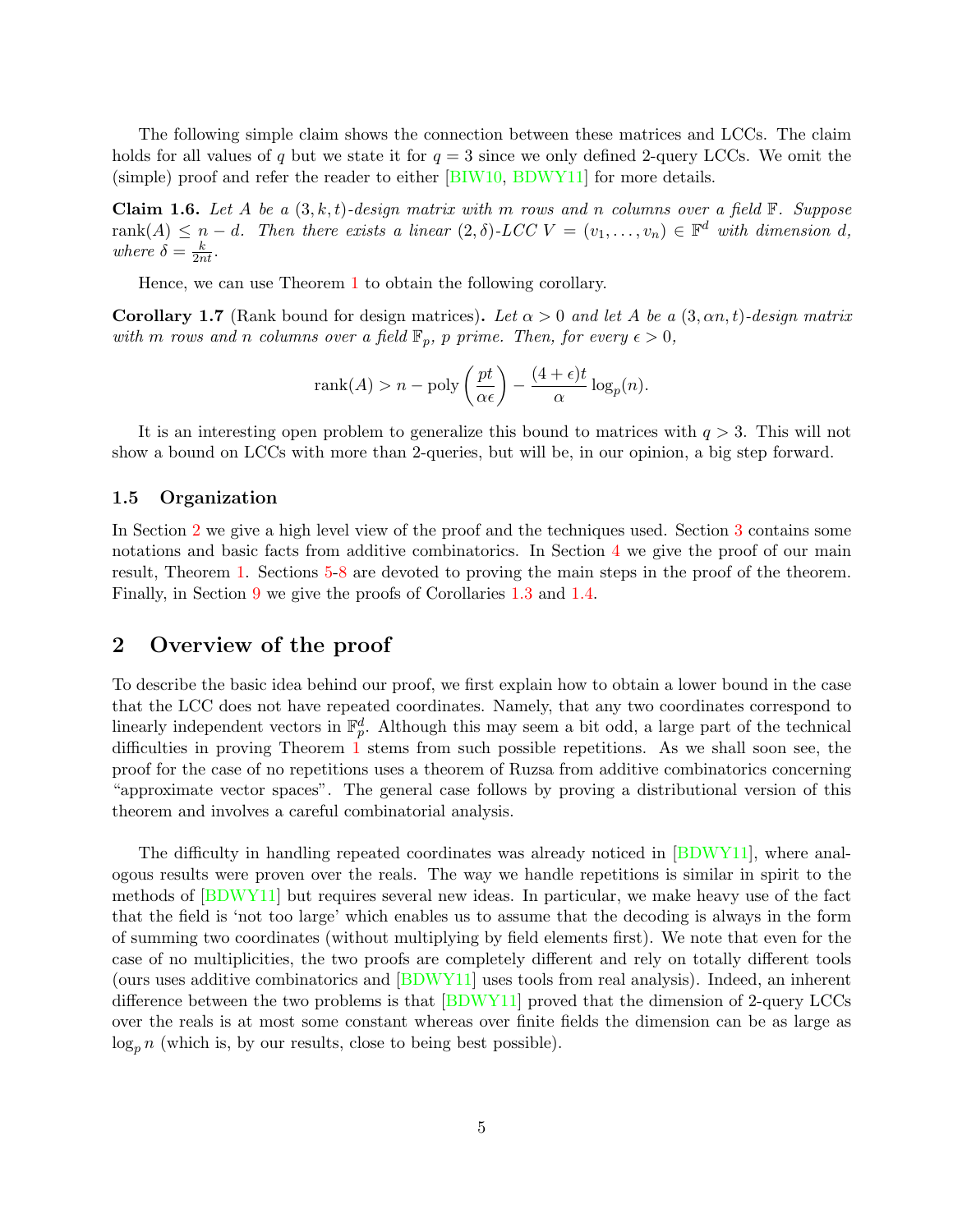#### <span id="page-6-0"></span>2.1 LCCs with no repetitions

Let us assume then that we have a  $(2, \delta)$ -LCC  $V = (v_1, \ldots, v_n)$  so that no  $v_i, v_j$  are scalar multiples of each other for  $i \neq j \in [n]$ . We can thus treat V as a set of vectors (rather than a list). The proof has two conceptual steps. In the first step, we prove the existence of a not too small subset  $V' \subseteq V$ that has low dimension. In the second step, we (iteratively) "amplify"  $V'$  until we obtain that  $V$  has low dimension.

Obtaining a (not too small) subset of low dimension. Consider the following graph on the vertex set V. We connect  $v_i \sim v_j$  if there is some k such that  $v_k \in \text{span}(v_i, v_j)$ . It is not hard to see that, by the LCC property, for every  $v_k \in V$ , there exists a matching  $M_k$  containing  $\delta n/2$  edges, such that for every  $(i, j) \in M_k$ , it holds that  $v_k \in \text{span}(v_i, v_j)$ . Assume for simplicity that it is always the case that  $v_k + v_i + v_j = 0$  (we can reduce to this case by replacing each coordinate with its p scalar multiples). Consider the union of all edges from all those matchings. Clearly we have  $\Omega(n^2)$  edges. Label an edge  $(i, j)$  by  $v_k$  if  $(i, j) \in M_k$ . Notice that we have defined a *dense* graph on the vertex set V such that if  $v_i \sim v_j$  then  $v_i + v_j \in -V$ . Intuitively, this means that the set V is "almost" a subspace. At this point, we invoke a result of Balog, Szemerédi and Gowers  $[BS94, Gow98]$  $[BS94, Gow98]$  $[BS94, Gow98]$  which shows that there is a not too small subset  $\tilde{V} \subseteq V$  such that the size of  $\tilde{V} + \tilde{V} = \{v_i + v_j : v_i, v_j \in \tilde{V}\}\$ is linear in  $|\tilde{V}|$ , and then a result of Ruzsa [\[Ruz96\]](#page--1-13) which implies that for such sets  $\tilde{V}$ , there is a not too small subset  $V' \subseteq \tilde{V}$  satisfying  $\dim(\text{span}(V')) \leq O_{\delta,p}(1) + \log_p(n)$ . Thus, in any "approximate" vector space  $V$ , a constant fraction of  $V$  spans a vector space that has almost the same size as  $V$ .

Amplification: Obtaining a (relatively large) subset of low dimension. Now we have a subset  $V' \subset V$  such that  $|V'|/|V| = \text{poly}(\delta, p)$  and  $\dim(\text{span}(V')) \leq O_{\delta}(1) + \log_p(n)$ . We would like to use induction on  $V \setminus V'$  and conclude that the dimension of V is small. However, it may be the case that  $|V|/|V'| > p$ . In this case, the simplest argument will just give dim $(V) < p \dim(V') =$  $O(1) + p \log_p(n)$  which is too high (we would like the coefficient in front of the  $\log_p(n)$  to only depend on  $\delta$ ). For that reason, we first show that we can amplify the size of V' to roughly  $\delta|V|$  while increasing its dimension by only  $O_{\delta,p}(1)$ . The idea is that if we consider all edges labeled by elements of V', then, since there are at least  $\frac{\delta}{2}|V'|n$  such edges, if  $|V'| < \delta n/2$  then the induced graph on V' can only contain  $|V'|^2/2 < \delta |V'|n/4$  of them. Therefore, some vertex  $v \in V \setminus V'$  is adjacent to  $\Omega(n)$ such edges. In particular, if we consider  $V'' = V' \cup \{v\}$  and take its span, then the dimension can grow by only 1, but now, all vertices connected to  $v$  by edges whose labels come from  $V'$ , also belong to V''. Thus,  $|V''| \ge |V'| + \Omega(n)$ . This process can continue for  $O_{\delta,p}(1)$  steps and at the end we must have a set  $\tilde{V}$  of size at least  $\delta n/2$  and dimension  $O_{\delta,p}(1) + \log_p(n)$ .

**Completing the argument.** At this point we can consider  $V \setminus \tilde{V}$  and use induction. Note that in order to use induction we must show that  $V \setminus \tilde{V}$  is also a  $(2,\delta')$ -LCC, where  $\delta' \approx \delta$ . Indeed, if this is not the case then it is not hard to show that we can further increase  $\tilde{V}$  by  $\Omega_{\delta}(n)$  vertices and only increase its dimension by 1.

Concluding, since  $|V| \geq \delta n$ , we can repeat the induction at most  $1/\delta$  times and get that V is the union of at most  $1/\delta$  sets each of dimension at most  $O_{\delta,p}(1) + \log_p(n)$ . This clearly implies the result.

LCC in Normal Form. Recall that in the first step of the argument we said that without loss of generality, we assume that whenever  $v_i$  and  $v_j$  are used to recover  $v_k$  then  $v_k + v_i + v_j = 0$ . This is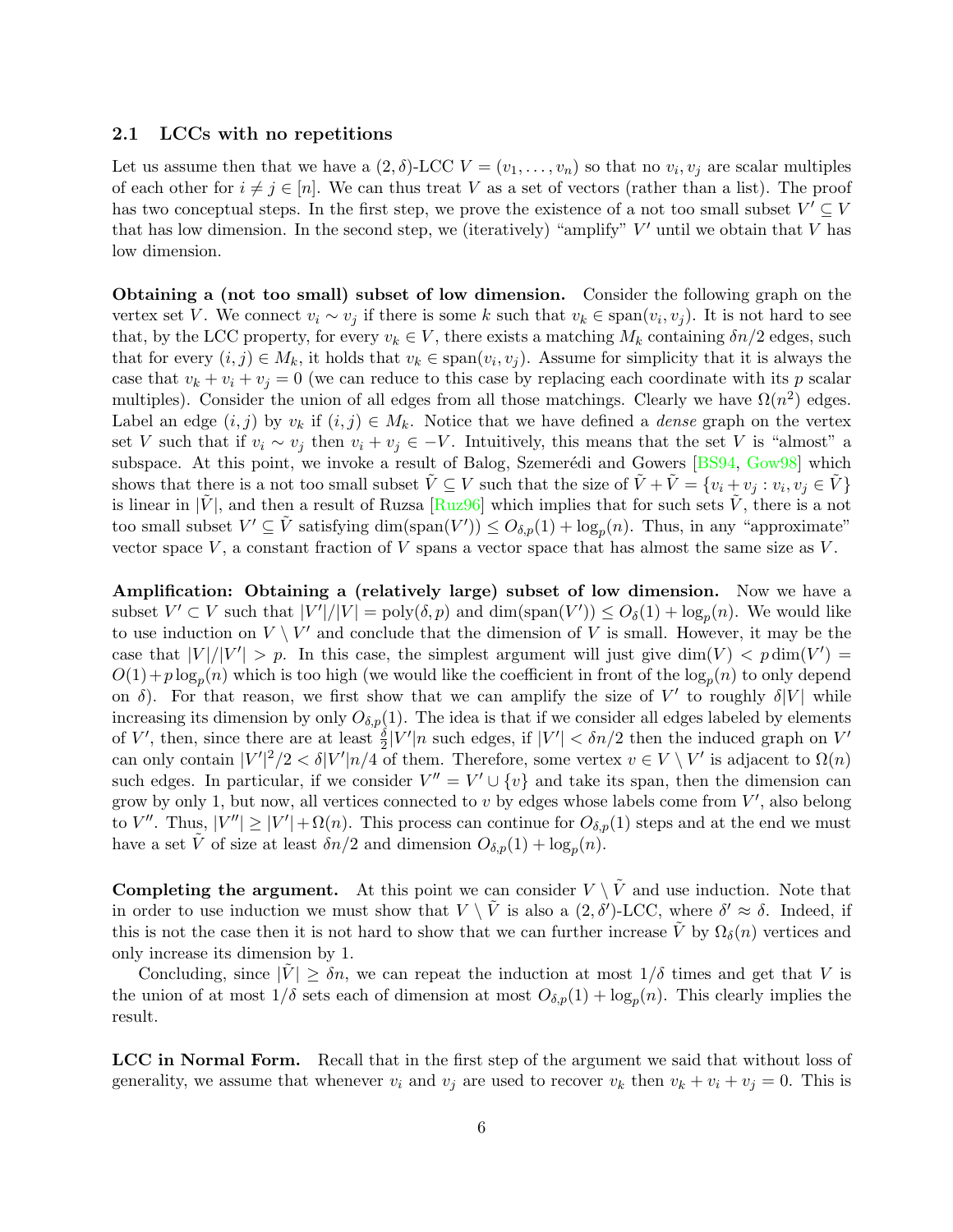generally not the case, so what we do is, given the LCC  $V$ , we create a new LCC  $V'$  that contains all nonzero multiples (in  $\mathbb{F}_p$ ) of every  $v \in V$ . In this way, whenever  $v_i$  and  $v_j$  span  $v_k$ , we can pick the appropriate multiples  $av_i$  and  $bv_j$  and get that their sum equals  $-v_k$ . This process, however, blows up the size of V by a factor of p, which is not too bad, but it also reduces  $\delta$  to  $\delta/p$ , which is a greater loss than we can afford. We therefore show in the amplification step that we can project the set that we found (which is a subset of V') back to V and get a set of density  $\Omega_{\delta,p}(1)$ , in V, with the required dimension.

#### <span id="page-7-0"></span>2.2 LCC with repetitions

The argument for the case of repetitions follows the same lines, albeit the first step is considerably more complicated than the first step above and also the definition of a *normal form* is more elaborate than just having a "nice" recovery procedure.

**Normal Form.** Given a LCC V, associate with any  $v \in V$  the number  $m(v)$  representing its multiplicity in V. The first step of the argument shows that given a  $(2, \delta)$ -LCC V, we can generate another  $(2, \delta')$ -LCC V' of size  $n' = |V'| = \Omega_{\delta, p}(n)$  such that:

- 1.  $\delta' = \text{poly}(\delta/p)$ .
- 2. For every  $v \in V'$ , there exist  $\delta' n'/2$  disjoint pairs  $\{v_i, v_j\}$  such that v can be recovered from each of the pairs.
- 3. If  $v_k$  can be recovered from  $v_i$  and  $v_j$ , then  $v_i + v_j + v_k = 0$ .
- 4. For any two  $v_i, v_j \in V', m(v_i) = m(v_j)$ .

We say that such  $V'$  is in normal form. In fact, what we actually do is (roughly) prove that V contains a large subset that is a LCC in normal form. This is done in Lemma [4.3,](#page-10-0) which is the main technical difficulty of the proof. Indeed the lemma shows how to reduce the case of LCCs with multiplicities to the no multiplicity case. The proof of the lemma is given in Section [5.](#page-11-0)

Obtaining a (not too small) sublist of low dimension. We now focus on  $V'$ , the LCC in normal form, that we obtained in the previous step. If we group multiples of the same vector in  $V'$  into clusters, then all the clusters are of the same size. This means that we can extract a set A of distinct elements, one vector from each cluster, such that A itself is an LCC. Now, we apply the Balog-Szemerédi-Gowers lemma and the Ruzsa theorem, as described in Section [2.1,](#page-6-0) to obtain a relatively large subset A' of dimension  $\log_p n + O_{p,\delta}(1)$ . Finally, we lift A' into a sublist V'' of V' by putting back in all the copies of vectors in  $A'$ . The lifting obviously does not change the dimension, and also because each vector has the same multiplicity, the density of  $A'$  in A and the density of  $V''$ in  $V'$  are the same. This step is formally done in the Lemma [4.4,](#page-10-1) whose proof is in Section [6.](#page-18-0)

Amplification: Obtaining a (relatively large) sublist of low dimension. This step is similar to the amplification step in the case of no repetitions, although it requires a slightly more careful analysis. This is given in Lemmas [4.5](#page-10-2) and [4.6,](#page-10-3) proved in Sections [7](#page-19-0) and [8,](#page-22-0) respectively. The end of the argument is similar to the no multiplicity case.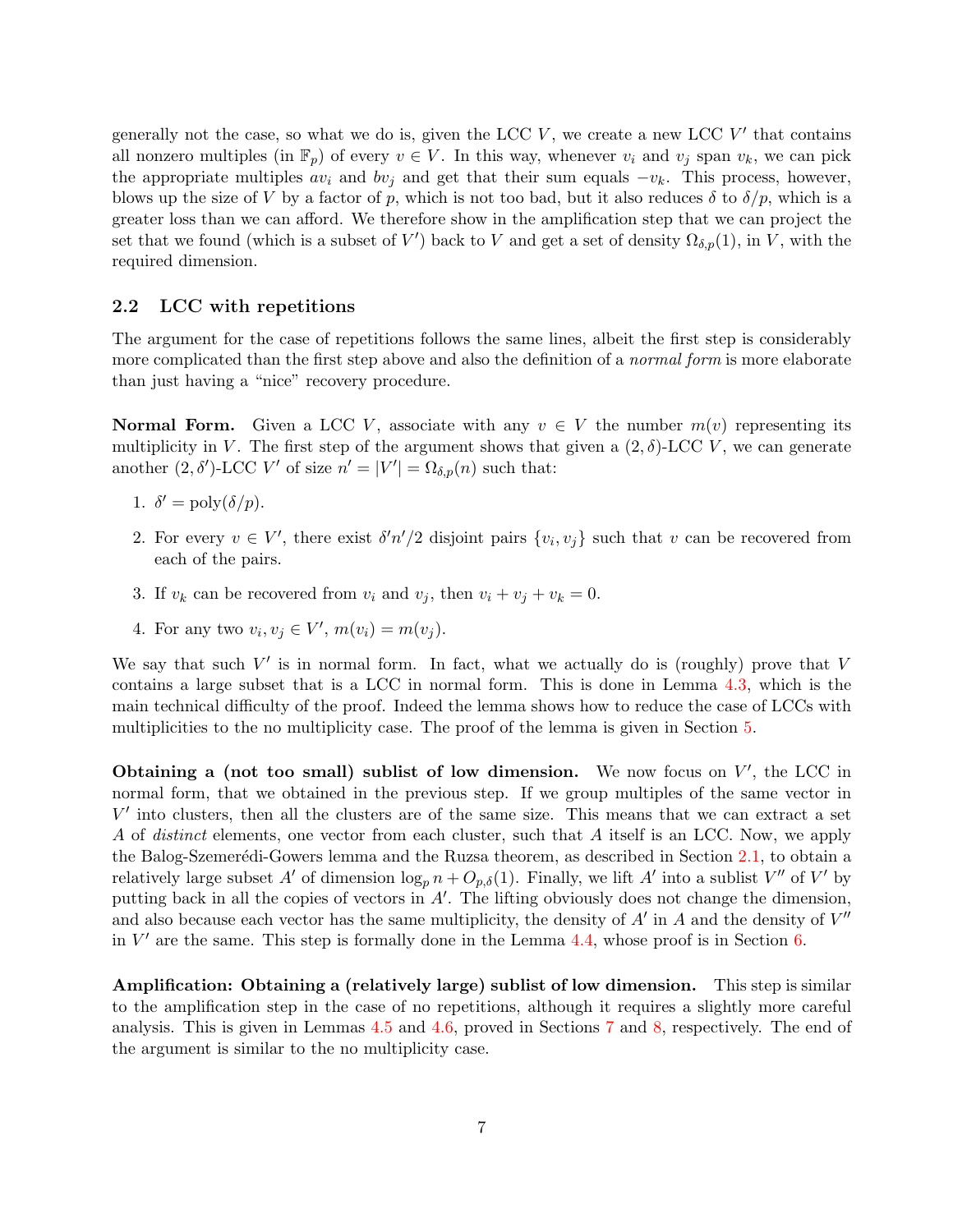### <span id="page-8-0"></span>3 Preliminaries

#### 3.1 Notation

Let  $V = (v_1, \ldots, v_n) \in (\mathbb{F}_p^d)^n$  be a list of n not necessarily distinct elements in  $\mathbb{F}_p^d$ . For a subset  $S \subseteq [n]$ , we denote by  $V_S \in (\mathbb{F}_p^d)^{|S|}$  the sub-list of V containing all  $v_i$ 's with  $i \in S$ . For a set  $S \subseteq [n]$ , we let  $\text{span}_V(S) \subseteq [n]$  be defined as

$$
\operatorname{span}_V(S) = \{ i \in [n] \mid v_i \in \operatorname{span}(V_S) \}.
$$

If  $S = \{i\}$  is a singleton set, then we let  $\text{span}_V(i) = \text{span}_V(\{i\})$ . We refer to a subset  $M \subseteq A \times A$  of some product set as a matching if for every  $(i, j) \neq (i', j') \in M$  it holds that  $|\{i, i', j, j'\}| = 4$ . For two vectors  $v, u \in \mathbb{F}_p^d$ , we denote by  $\text{span}(v, u) = \{av + bu \mid a, b \in \mathbb{F}_p\}$  and  $\text{span}^*(v, u) = \{av + bu \mid$  $a, b \in \mathbb{F}_p^*$ . We will often use the simple fact that if  $w \in \text{span}^*(v, u)$ , then  $u \in \text{span}^*(v, w)$ . For a list of elements  $\ell = (a_1, \ldots, a_n) \in A^n$  and an element  $b \in A$ , we denote by  $m_{\ell}(b)$  the number of times b appears in  $\ell$  (i.e., the *multiplicity* of b in  $\ell$ ).

#### 3.2 Additive Combinatorics

For a set A in a commutative group we denote  $A - A = \{a_1 - a_2 \mid a_1, a_2 \in A\}$ . We will need a slight generalization of a result known as the Balog-Szemerédi-Gowers Lemma.

<span id="page-8-1"></span>**Theorem 3.1** ([\[BS94,](#page--1-11) [Gow98\]](#page--1-12)). Let  $\epsilon > 0$  and let  $A, B \subseteq \mathbb{F}_p^d$ . Suppose that there are  $\epsilon |A|^2$  pairs of elements  $(a, b) \in A^2$  such that  $a + b \in B$ . Then there exists a subset  $A' \subseteq A$  with  $|A'| \geq (\epsilon/2)|A|$  and such that  $|A' - A'| \leq (4/\epsilon)^8 |B|^4 / |A|^3$ .

As the version that we use is slightly different from the original version, and for completeness, we prove Theorem [3.1](#page-8-1) below. The proof uses the following lemma from [\[SSV05\]](#page--1-14).

<span id="page-8-2"></span>**Lemma 3.2** ([\[SSV05\]](#page--1-14)). Let G be a simple graph on the vertex set A that has at least  $\epsilon |A|^2$  edges. Then, there exists a subset  $A' \subseteq A$  of size at least  $\epsilon |A|$  such that for every  $a, b \in A'$ , there are at least  $(\epsilon/2)^8 |A|^3$  different paths in G of length 4 between a and b.

*Proof of Theorem [3.1.](#page-8-1)* Let G be the graph defined on vertex set A, whose edges consist of all pairs of elements of A whose sum is in B. Then this graph has at least  $(\epsilon/2)|A|^2$  edges. Let  $A' \subseteq A$  be given by Lemma [3.2](#page-8-2) when applied on the graph G so that  $|A'| \geq (\epsilon/2)|A|$ . Let  $f : B^4 \mapsto \mathbb{F}_p^d$  be defined by  $f(x_1, x_2, x_3, x_4) = x_1 - x_2 + x_3 - x_4$ . Then, for every  $a, b \in A'$  and for every path of length 4 in G between them, given by  $(a, c_1, c_2, c_3, b)$ , we have the equality

$$
f(a + c_1, c_1 + c_2, c_2 + c_3, c_3 + b) = a - b.
$$

Note that distinct triples  $(c_1, c_2, c_3)$  define different paths. Thus, for every  $a - b \in A' - A'$ , there are at least  $(\epsilon/4)^8 |A|^3$  distinct quadruples in B that f maps to it. So,

$$
|A' - A'| \le |B|^4 / ((\epsilon/4)^8 |A|^3)
$$

as required.

Another result from additive combinatorics that we will use is the following theorem of Ruzsa.

 $\Box$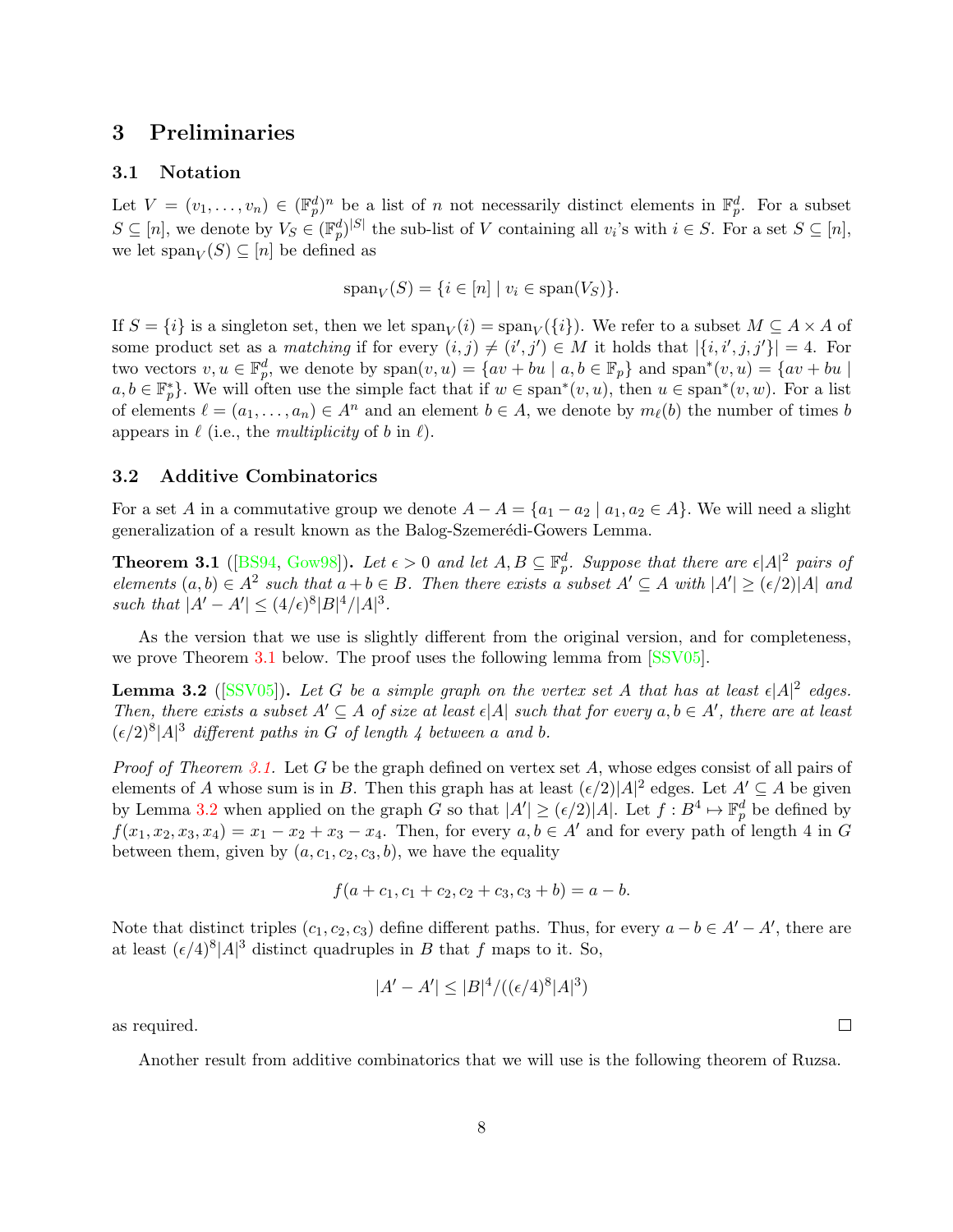<span id="page-9-6"></span>**Theorem 3.3** ([\[Ruz96\]](#page--1-13)). Let  $A \subseteq \mathbb{F}_p^d$  be such that  $|A - A| \le K|A|$ . Then, there exists a subspace W of  $\mathbb{Z}_p^d$  containing A and such that  $|W| \leq K^2 \cdot p^{K^4} |A|$ . In particular, we get that

 $\dim(W) = \log_p|W| \le 2K^4 + \log_p|A|.$ 

### <span id="page-9-0"></span>4 Proof of Theorem [1](#page-2-2)

In this section, we give the proof of Theorem [1.](#page-2-2) We first state some lemmas that will be essential for the proof. For sake of readability, we postpone the proofs of most lemmas to later sections. For the rest of this section, let  $V = (v_1, \ldots, v_n) \in (\mathbb{F}_p^d)^n$  denote a  $(2, \delta)$ -LCC and  $\epsilon > 0$  be a sufficiently small constant.

The heart of the proof of Theorem [1,](#page-2-2) as described in Section [2.2,](#page-7-0) is the next lemma that guarantees that we can find a subset of V which is not too small and that has a low dimension.

<span id="page-9-1"></span>**Lemma 4.1** (Small Subset Lemma). There exist constants  $c_3, c_4 > 0$  such that the following holds. Let  $V = (v_1, \ldots, v_n) \in (\mathbb{F}_p^d)^n$  be a  $(2, \delta)$ -LCC. Then there exists  $S \subseteq [n]$  with  $|S| \ge \mu(\delta, p) \cdot n$  such that

$$
\dim(V_S) \le 1/\mu(\delta, p) + \log_p(n),
$$

where  $\mu(\delta, p) = (c_3(p/\delta)^{c_4})^{-1}$ .

Proof. The proof is composed of two parts. First, we show that in any LCC, we can find a smaller code that has a "nicer" structure that we call a normal form.

<span id="page-9-2"></span>**Definition 4.2** (Normal-form LCC). Let  $U = (u_1, \ldots, u_n) \in (\mathbb{F}_p^d)^n$ . We say that U is a normal-form  $(2, \delta)$ -LCC if there is a simple graph G with vertex set [n] and with each edge labeled by some integer in [n] such that the following conditions hold.

- <span id="page-9-3"></span>1. For each  $i \in [n]$ , the edges labeled i contain a matching consisting of  $\delta n$  edges.
- <span id="page-9-4"></span>2. For an edge  $(i, j)$  with label k, it holds that  $u_i + u_j + u_k = 0$ .
- <span id="page-9-5"></span>3. For every pair of vertices  $i, j \in [n]$ , we have  $m_U(u_i) = m_U(u_i)$ . In other words, all vertices in U have the same multiplicities.

It might not be very obvious from the definition, but one of the main advantages of a normal from LCC stems from the fact that the graph  $G$  is **simple**. This corresponds to saying that each pair of coordinates is used in the decoding of only a single coordinate of the LCC. This property is easy to ensure if there are no repetitions, but is very hard to obtain otherwise, since many copies of the same vector might all 'want' to use the same edges to decode themselves, and we must decide what copy will use what edge.

The following argument shows that if no vector appears with too high a multiplicity, then we can find a subcode which is in normal form. Assume without loss of generality that for any  $i, j \in [n]$ , if  $v_i$ and  $v_i$  are linearly dependent, then in fact  $v_i = v_i$ . (Indeed this is easy to achieve by rescaling each vector, if necessary) Now, we "blow up" the code to contain all constant multiples of each coordinate. For each  $v_i \in V$ , let

$$
L(v_i)=(v_i,2v_i,\ldots,(p-1)v_i)
$$

be the list of length  $p-1$  containing all constant multiples of  $v_i$  (except the zero one). Let V' denote the concatenation of all the lists  $L(v_i)$ , where  $i \in [n]$ . In particular, V' is a list, of size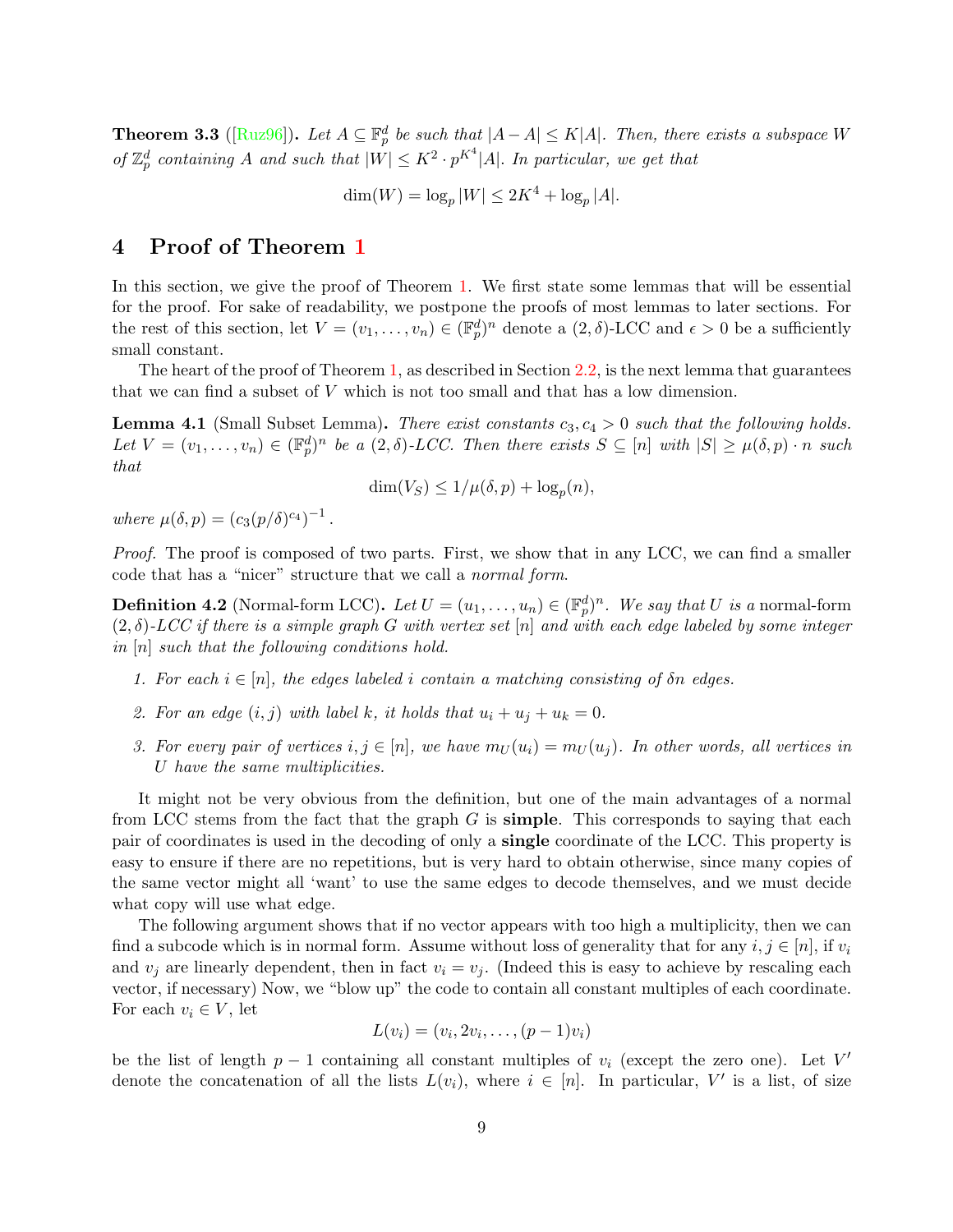$n' = |V'| = n(p-1)$ , of vectors in  $\mathbb{F}_p^d$ , and for any  $i \in [n]$  and  $c \in \mathbb{F}_p^*$ ,  $m_V(v_i) = m_{V'}(cv_i)$ . Let us denote  $V' = (v'_1, \ldots, v'_{n'})$ . The next lemma, shows that V' contains a sub-list which is an LCC in normal form. This is the main technical step of the proof.

<span id="page-10-0"></span>**Lemma 4.3** (Subcode in Normal Form). Let  $V = (v_1, \ldots, v_n) \in (\mathbb{F}_p^d)^n$  be a  $(2, \delta)$ -LCC, and let  $V'$ be defined as above. If no vector  $v \in V$  satisfies  $m_V(v) \geq \delta^2 n/16$ , then there exists a set  $T \subseteq [n']$ with  $|T| = t \ge \alpha \cdot n'$  such that  $V'_T$  is a normal-form  $(2, \alpha)$ -LCC, where  $\alpha = (\delta/100p)^6$ .

The next lemma shows that if  $V$  is in normal form, then we can find a not too small subcode in it that has low dimension.

<span id="page-10-1"></span>**Lemma 4.4** (Small Subset Lemma for Normal Form Codes). There exist constants  $c_5, c_6 > 0$  such that the following holds. Let  $U = (u_1, \ldots, u_t) \in (\mathbb{F}_p^d)^t$  be a  $(2, \alpha)$ -LCC in normal form. Then there exists a set  $S \subseteq [t]$  with  $|S| \ge \tilde{\mu}(\alpha, p) \cdot t$  such that

$$
\dim(U_S) \le 1/\tilde{\mu}(\alpha, p) + \log_p(t),
$$

with  $\tilde{\mu}(\alpha, p) = (c_5(p/\alpha)^{c_6})^{-1}$ .

We defer the proofs of both Lemmas [4.3](#page-10-0) and [4.4](#page-10-1) to a later stage (Sections [5](#page-11-0) and [6,](#page-18-0) respectively) and continue with the proof of Lemma [4.1.](#page-9-1)

Consider two cases. If there is  $v_i \in V$  such that  $m_V(v_i) \geq \delta^2 n/16$ , then we define  $S = \text{span}_V(i)$ . Clearly,  $|S| \geq \delta^2 n/16$  and  $\dim(S) = 1$ . Thus, S is the required set. On the other hand, if for all  $v_i \in V$ ,  $m_V(v_i) < \delta^2 n/16$ , then Lemma [4.3](#page-10-0) guarantees that there is  $T \subseteq [n']$  with  $|T| = t \ge \alpha \cdot n' =$  $\alpha(p-1)n$ , such that  $V'_T$  is a normal-form  $(2, \alpha)$ -LCC, where  $\alpha = (\delta/100p)^6$ . By Lemma [4.4](#page-10-1) we get that there exists a set  $S' \subseteq [t]$  with  $|S'| \ge \tilde{\mu}(\alpha, p) \cdot t \ge \tilde{\mu}(\alpha, p) \alpha(p-1)n$  of dimension

$$
\dim(V_{S'}) \le 1/\tilde{\mu}(\alpha, p) + \log_p(t) \le 1/\tilde{\mu}(\delta, p) + \log_p(n),
$$

where  $\tilde{\mu}(\delta, p) = (c_5(p/\alpha)^{c_6})^{-1}$ . We now let  $S \subset [n]$  be the set of indices of all vectors  $v_i$  that are a constant multiple of an element (whose index is) in  $S'$ . Hence,  $S$  has the required properties since its size can drop by a factor of  $p$  and its dimension stays the same.  $\Box$ 

Our next step is obtaining a subset of V of size roughly  $\delta n$  that has dimension  $O(1) + \log_p(n)$ . This "amplification" is guaranteed by the next lemma, whose proof applies Lemma [4.1](#page-9-1) iteratively.

<span id="page-10-2"></span>**Lemma 4.5** (Large Subset Lemma). Let  $\epsilon > 0$  be a small enough constant. There exist constants  $c_7, c_8 > 0$  such that the following holds. Let  $V = (v_1, \ldots, v_n) \in (\mathbb{F}_p^d)^n$  be a  $(2, \delta)$ -LCC. Then, there exists a set  $S \subseteq [n]$  with  $|S| \geq (\delta - \epsilon \delta^{1.5})n$  such that

$$
\dim(V_S) \le \eta(\epsilon, \delta, p) + \log_p(n),
$$

where  $\eta(\epsilon, \delta, p) = (\epsilon \delta^3 \mu(\delta/3, p)/33)^{-1} = c_7(p/\epsilon \delta)^{c_8}$ .

The final lemma that we state before giving the proof of Theorem [1](#page-2-2) shows that once we have found a subset  $S \subseteq [n]$  such that  $\text{span}_V(S) = S$ , then we can add to S some  $\Omega(\delta n)$  new (indices of) vectors from V while increasing its dimension by only  $O(1) + \log_p(n)$ . In this fashion, we will be able to "grow" S until it equals all of  $[n]$ .

<span id="page-10-3"></span>**Lemma 4.6.** Let  $\epsilon > 0$  be a small enough constant. Suppose  $S \subseteq [n]$  is such that  $\text{span}_V(S) = S$  and  $S \neq [n]$ . Then there is a set  $S \subseteq S' \subseteq [n]$  with  $\text{span}_V(S') = S'$  such that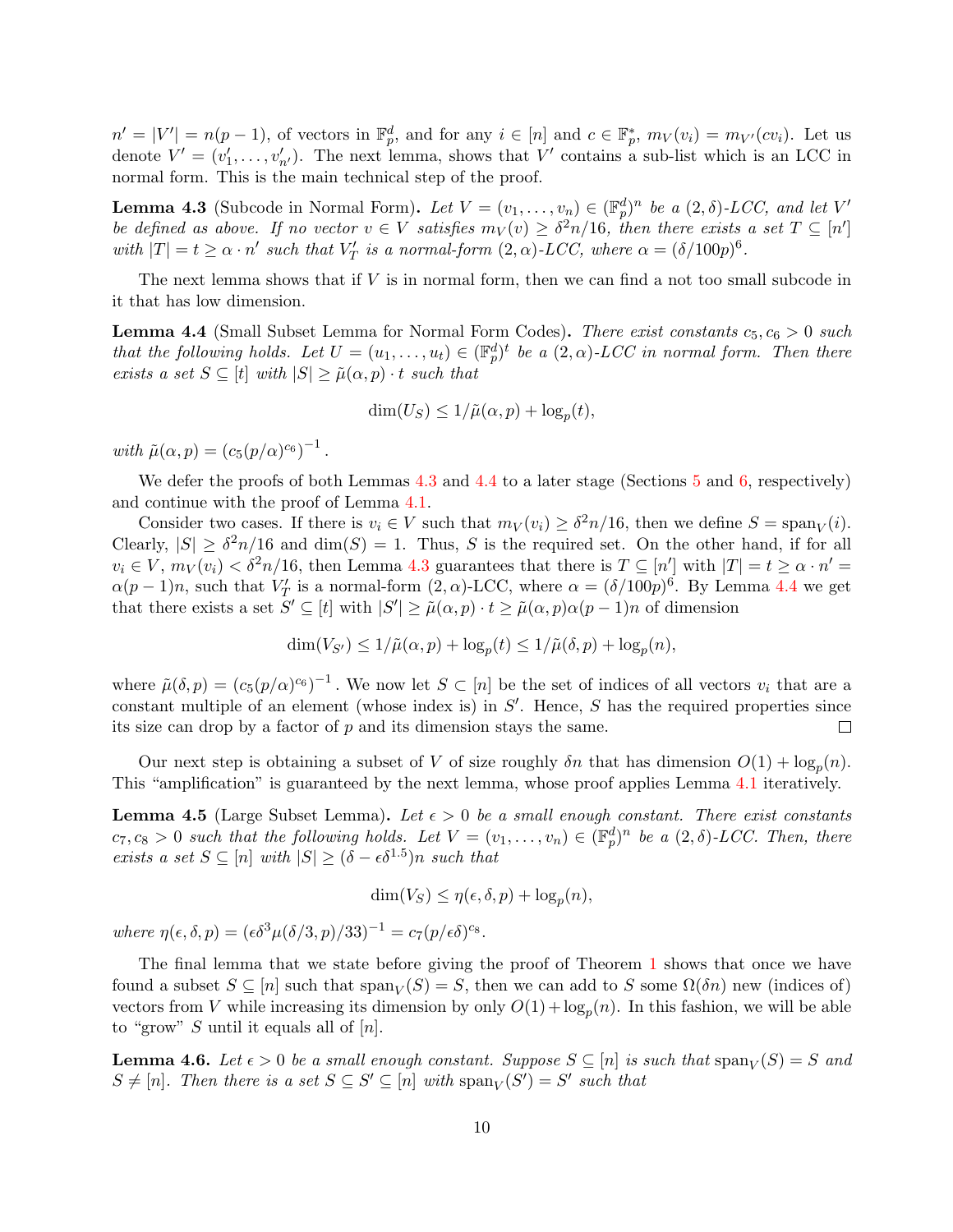- 1. Either  $S' = [n]$  or  $|S'| \ge |S| + (\delta/(2 + \epsilon))n$ .
- 2.  $\dim(V_{S'}) \leq \dim(V_S) + \eta(\epsilon/10, \delta/3, p) + \log_p(n)$ , where  $\eta(\epsilon, \delta, p)$  is defined in Lemma [4.5.](#page-10-2)

We again postpone the proofs of both Lemmas [4.5](#page-10-2) and [4.6](#page-10-3) (to Sections [7](#page-19-0) and [8,](#page-22-0) respectively) and instead give the proof of Theorem [1.](#page-2-2)

*Proof of Theorem [1.](#page-2-2)* Let  $V = (v_1, \ldots, v_n) \in (\mathbb{F}_p^d)^n$  be a  $(2, \delta)$ -LCC. We now apply Lemma [4.6](#page-10-3) iteratively. Start with  $S_1 = \emptyset$  and apply Lemma [4.6](#page-10-3) repeatedly to obtain sets  $S_2, S_3, \ldots$ , such that for all  $i$ ,

$$
|S_i| \ge |S_{i-1}| + (\delta/(2+\epsilon))n
$$

and

$$
\dim(S_i) \le \dim(S_{i-1}) + \eta(\epsilon/10, \delta/3, p) + \log_p(n).
$$

Since the size of  $S_i$  cannot grow beyond n, the process will terminate after at most  $m = |(2 + \epsilon)/\delta|$ steps, yielding  $S_m = [n]$ . We then get that

$$
\dim(V_{S_m}) = \dim(V) \le ((2 + \epsilon)/\delta)\eta(\epsilon/10, \delta/3, p)) + ((2 + \epsilon)/\delta) \cdot \log_p(n)
$$

as was required. This completes the proof of Theorem [1.](#page-2-2)

### <span id="page-11-0"></span>5 Proof of Lemma [4.3](#page-10-0)

We now give the proof of Lemma [4.3.](#page-10-0) We recall the setting that we are in.  $V = (v_1, \ldots, v_n)$ is a  $(2, \delta)$ -LCC so that for any  $i, j \in [n]$ , either  $v_i = v_j$ , or  $v_i$  and  $v_j$  are linearly independent.  $V' = (v'_1, \ldots, v'_{n'})$  was constructed by replacing each  $v_i \in V$  with a list of order  $p-1$  containing all its non-zero multiples, so that  $n' = n(p-1)$ . We will show that V' contains a sub-list  $V'_T$ , where  $|T| \ge \alpha n'$ , which is a normal-form  $(2, \alpha)$ -LCC for

$$
\alpha = (\delta/100p)^6. \tag{1}
$$

For simplicity, we denote, for  $i \in [n']$ ,

$$
m(i) = m_{V'}(v'_i).
$$

By the assumption in the lemma we know that  $m_V(i) < \delta^2 n/16$  for all  $i \in [n]$ . Since in V' we take  $p-1$  multiples of each vector in V, and any two vectors in V are either the same or linearly independent, it follows that for all  $i \in [n']$ 

$$
m(i) = m_{V'}(v_i') < \delta^2 n/16.
$$

Namely, the multiplicities in  $V'$  are bounded the same way as in  $V$ . The claim below will turn out to be useful in what follows.

<span id="page-11-1"></span>**Lemma 5.1.** Let  $V = (v_1, \ldots, v_n) \subseteq (\mathbb{F}_p^d)^n$  be a  $(2, \delta)$ -LCC such that for all  $v_i \in V$ ,  $|\text{span}_V(i)| < \gamma n$ . Then there exist n matchings  $M_1, \ldots, M_n \subseteq [n]^2$ , with  $|M_k| \geq (\delta - 2\gamma)n/2$  for all  $k \in [n]$ , such that for every  $k \in [n]$  and for every edge  $(i, j) \in M_k$ ,  $v_k \in \text{span}^*(v_i, v_j)$  and  $v_k \notin \text{span}^*(v_i) \cup \text{span}^*(v_j)$ .

 $\Box$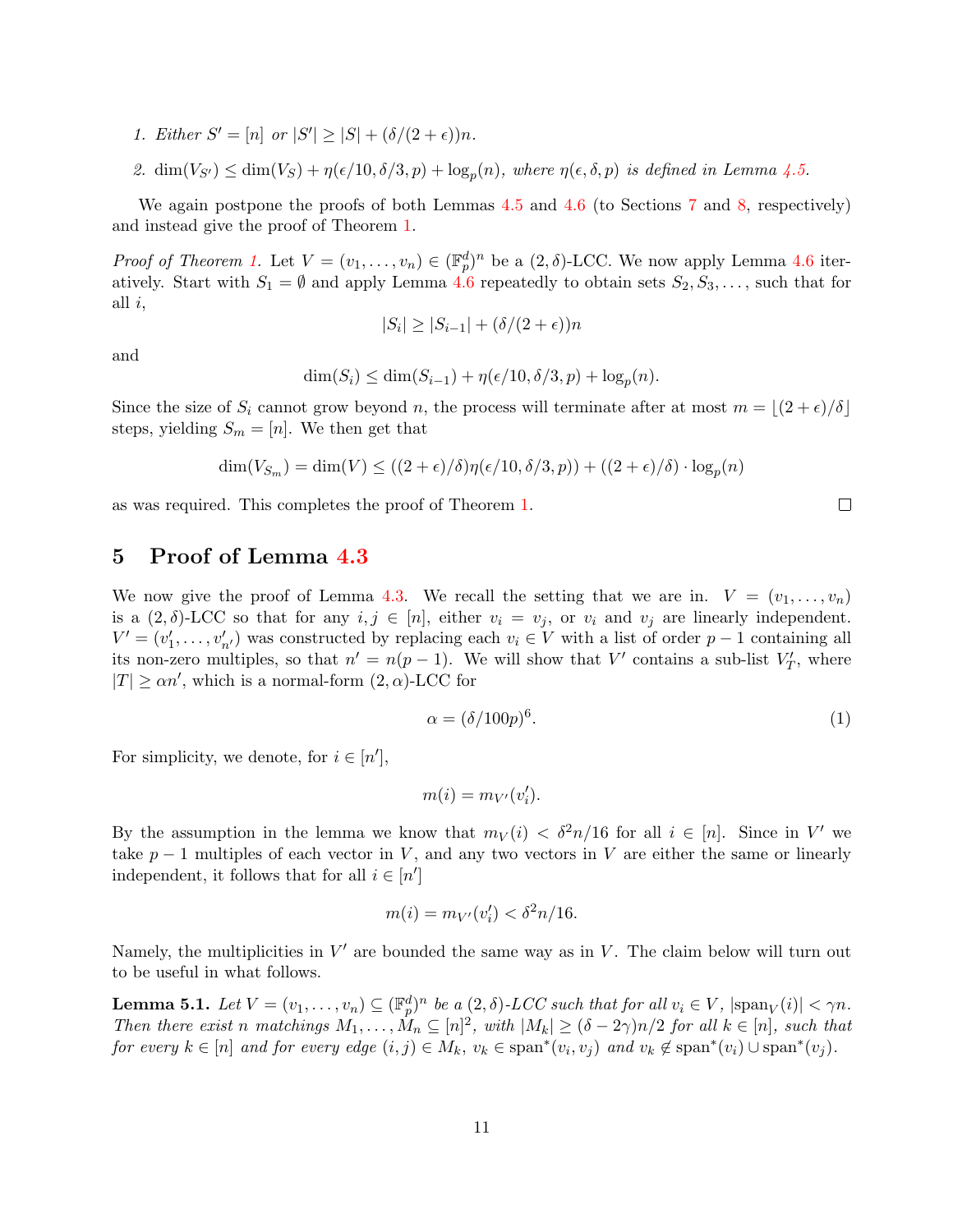Proof. To see why these matchings exist, consider the following simple process of constructing them: For each  $k \in [n]$ , add to  $M'_k$  an edge  $(i, j)$  such that  $v_k \in \text{span}(v_i, v_j)$ . By the LCC property, as long as  $|M'_k| \leq (\delta/2)n$ , there will be another edge that we can add that does not touch any of the edges that we already added. Note that at most  $\gamma n$  of the pairs in  $M'_k$  can contain a multiple of  $v_k$  as an element. Let  $M_k \subseteq M'_k$  consist of all pairs not involving a constant multiple of  $v_k$ . It is clear that  $M_k$  has the required properties.  $\Box$ 

Thus, we can use Lemma [5.1](#page-11-1) to claim that there exist n matchings  $M_1, \ldots, M_n \subseteq [n]^2$ , with  $|M_k| \ge (\delta - \delta^2/8)n/2$  for all  $k \in [n]$ , such that for every  $k \in [n]$  and for every edge  $(i, j) \in M_k$ , there are non-zero field elements  $a, b \in \mathbb{F}_p^*$  such that  $v_k = av_i + bv_j$ , and such that  $v_k$  is not a multiple of either  $v_i$  or  $v_j$ . Indeed, notice that in V we have that  $|\text{span}_V(i)| = m_V(i) < \delta^2 n/16$ .

We now define a labeled graph  $G'$  on vertex set  $[n']$  where we identify vertex i with the vector  $v'_i$ . We say that a triple  $(i, j, k) \in [n']^3$  is *distinct* if the three vectors  $v'_i, v'_j, v'_k$  are distinct (as elements of  $\mathbb{F}_p^d$ ). For each  $k \in [n']$ , we define the set of edges of G' with label k to be:

$$
E'_{k} = \{(i, j) \in [n'] \mid v_{i} + v_{j} + v_{k} = 0, (i, j, k) \text{ is distinct}\}.
$$

<span id="page-12-0"></span>**Claim 5.2.** Each  $E'_k$  contains a matching  $M'_k$  of at least  $(\delta - \delta^2/8)n/2$  edges.

*Proof.* Fix  $k \in [n']$  and recall that, by the construction of V',  $v'_k$  belongs to some list  $L(v_s)$  =  $(v_s, 2v_s, \ldots, (p-1)v_s)$  for some  $s \in [n]$  and  $v_s \in V$ . Let  $c \in \mathbb{F}_p^*$  be such that  $v'_k = cv_s$ , and  $c \neq 0$ . For each edge  $(i, j) \in M_s$ , there is a linear combination  $v_s = av_i + bv_j$  with a and b non zero. Let  $L(v_i)$  and  $L(v_j)$  denote the multiples of  $v_i$  and  $v_j$ , respectively, that appear in V'. We can thus add an edge  $(i',j')$  to  $M'_k$  between the constant multiples  $(-ac)v_i \in L(v_i)$  and  $(-bc)v_j \in L(v_j)$  so that  $v'_i + v'_j + v'_k = 0$ . Since  $M_s$  was a matching,  $M'_k$  will also be a matching and will have the same size. Furthermore, by the fact that  $v_s$  is not a multiple of neither  $v_i$  nor  $v_j$ , we get that  $(i',j',k')$  is a distinct triple.  $\Box$ 

Recall that  $m(i)$  was defined to be the number of repetitions of  $v'_i$  in  $V'$  and that  $\max_i m(i)$  <  $\delta^2 n/16$ . Without loss of generality, assume that V' is ordered so that

$$
m(1) \le m(2) \le \ldots \le m(n'),
$$

and so that for any  $v' \in V'$ , the set  $\{i \in [n'] : v'_i = v'\}$  forms a contiguous interval in [n']. Let

$$
\lfloor (\delta/8)n \rfloor - (\delta^2/16)n < n_1 \le \lfloor (\delta/8)n \rfloor
$$

be such that for  $1 \leq i \leq n_1$  and  $n_1 < j \leq n'$ , we have that  $v'_i$  is distinct from  $v'_j$ . Denote by  $V_1' = (v_1', \ldots, v_{n_1}')$  the sub-list containing the first  $n_1$  elements of V'. An essential idea is to focus on the matchings coming from elements in  $V_1'$ .

<span id="page-12-1"></span>**Claim 5.3.** For each  $k \in [n_1]$  the set of edges  $E'_k$  contains a matching  $M''_k$  of size larger than  $(\delta/4)n$ such that each pair  $(i, j) \in [n']^2$  belongs to at most one of the matchings  $M''_1, \ldots, M''_{n_1}$ .

*Proof.* We start with the matchings  $M'_1, \ldots, M'_{n_1}$  given by Claim [5.2.](#page-12-0) First, we want to throw away edges that have at least one endpoint of low relative multiplicity. More precisely, we call a pair  $(i, j) \in [n']^2$  bad if  $\min(i, j) \leq n_1$ . Recall that for every  $k \in [n_1]$ ,  $m(k) \leq m(n_1)$ . Since  $n_1 \leq (\delta/8)n$ and  $|M'_k| \ge (\delta - \delta^2/8)n/2 \ge (7\delta/16)n$  for all k, we have that at least half of the edges in each  $M'_k$  are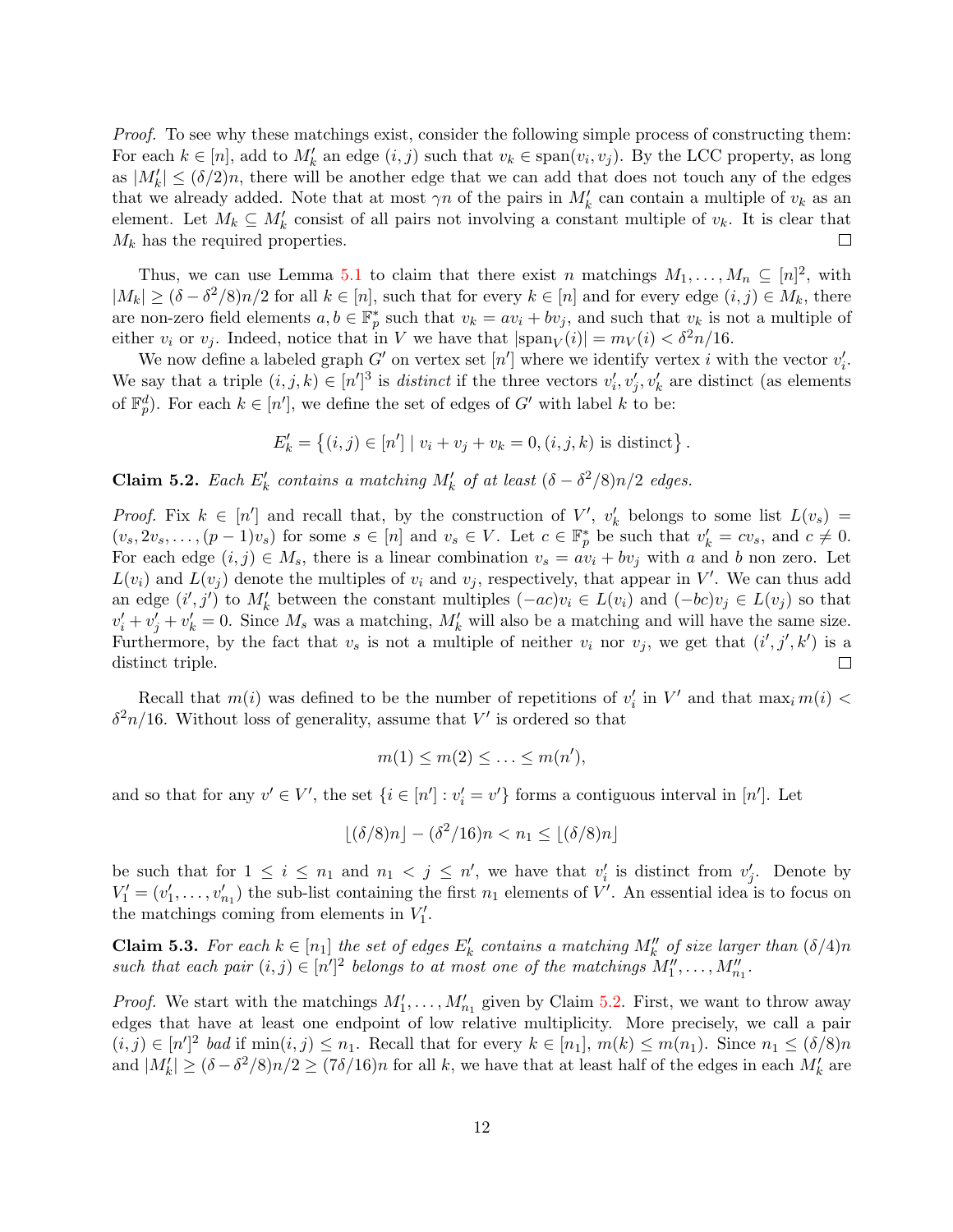not bad. More accurately, let  $M_k^{(g)}$  $\kappa_k^{(g)}$  be the matching containing only the good (i.e. not bad) edges of the  $M'_k$ . It follows that

$$
|M_k^{(g)}| \ge (7\delta/16)n - (\delta/8)n = (5\delta/16)n > \delta n/4.
$$

We now want to rearrange the edges of  $M_1^{(g)}$  $\mathcal{N}_1^{(g)}, \ldots, \mathcal{N}_{n_1}^{(g)}$  so that each edge will be in at most one matching. This step will not decrease the size of the matchings. To describe the rearranging, consider some possible edge  $(i, j) \in [n']^2$  with  $i < j$  (we can assume that w.l.o.g. because each edge comes from a distinct triple). If  $(i, j) \in M_k^{(g)}$  $v'_k$  then  $v'_i + v'_j + v'_k = 0$ . In particular,  $v'_k$  is uniquely determined by  $v'_i$  and  $v'_j$  and so  $(i, j)$  can appear in at most  $m(k)$  different matchings among  $M_1^{(g)}$  $\mathcal{M}_{n_1}^{(g)}, \ldots, \mathcal{M}_{n_1}^{(g)}$ . Let  $C(i) \subseteq [n']$  be the set of indices of all copies of  $v'_i$  appearing in V', and let  $C(j)$  be defined in the same way for  $v'_j$ . So  $m(i) = |C(i)|$  and  $m(j) = |C(j)|$ . Since

$$
m(k) \le m(n_1) \le \min(m(i), m(j)) = m(i),
$$

the complete bipartite graph between the two clusters  $C(i)$  and  $C(j)$  contains at least  $m(k)$  disjoint matchings of size  $m(i)$  each (i.e., one matching for each copy of  $v_k$ ). Notice that the number of edges in a single matching  $M_k^{(g)}$  $\kappa_k^{(g)}$  between the two clusters is at most  $m(i)$ . We can thus relabel the edges between  $C(i)$  and  $C(j)$  so that each edge has a unique label, without decreasing the size of any of the matchings. Doing this for every  $(i, j) \in [n']$  completes the proof and gives the new matchings  $M_1'', \ldots, M_{n_1}''$  that we wanted.  $\Box$ 

Let  $M_1'', \ldots, M_{n_1}''$  be the matchings given by Claim [5.3.](#page-12-1) Note, that if  $(i, j) \in M_k''$  then  $(i, j, k)$  is a distinct triple (since each edge in  $M''_k$  comes from one of the  $E'_{k'}$ ). For each  $k \in [n_1]$ , we define a family of triples  $R_k \subseteq \binom{[n']}{3}$  $a_3^{\prime\,\vert}$  as follows:

$$
R_k = \{ \{i, j, k\} \mid (i, j) \in M''_k \}.
$$

Since the triples in  $M''_k$  are distinct, it follows that in each triple  $\{i, j, k\} \in R_k$ ,  $v'_i, v'_j$  and  $v'_k$  are three distinct elements of  $\mathbb{F}_p^d$ . Denote

$$
R = \bigcup_{k \in [n_1]} R_k.
$$

Observe that each triple  $\{i, j, k\} \in R$  must come from a unique matching (among the matchings  $M''_1, M''_2, \ldots, M''_{n_1}$ . This is because exactly one element of the set  $\{i, j, k\}$  is in  $[n_1]$ , and the triple would come from the matching corresponding to that element.

Thus, using the fact that the matchings are disjoint, we have

$$
|R| \geq \sum_{k \in [n_1]} |M_k''| > n_1 \cdot (\delta/4)n \geq (\delta/4)(\delta/16)n^2 \geq \delta_1(n')^2,\tag{2}
$$

where we define

$$
\delta_1 = (\delta/8p)^2. \tag{3}
$$

Recall that from the definition of R and the properties of the matchings  $M''_k$  it follows that

$$
\forall \{i, j, k\} \in R, \ v_i' + v_j' + v_k' = 0. \tag{4}
$$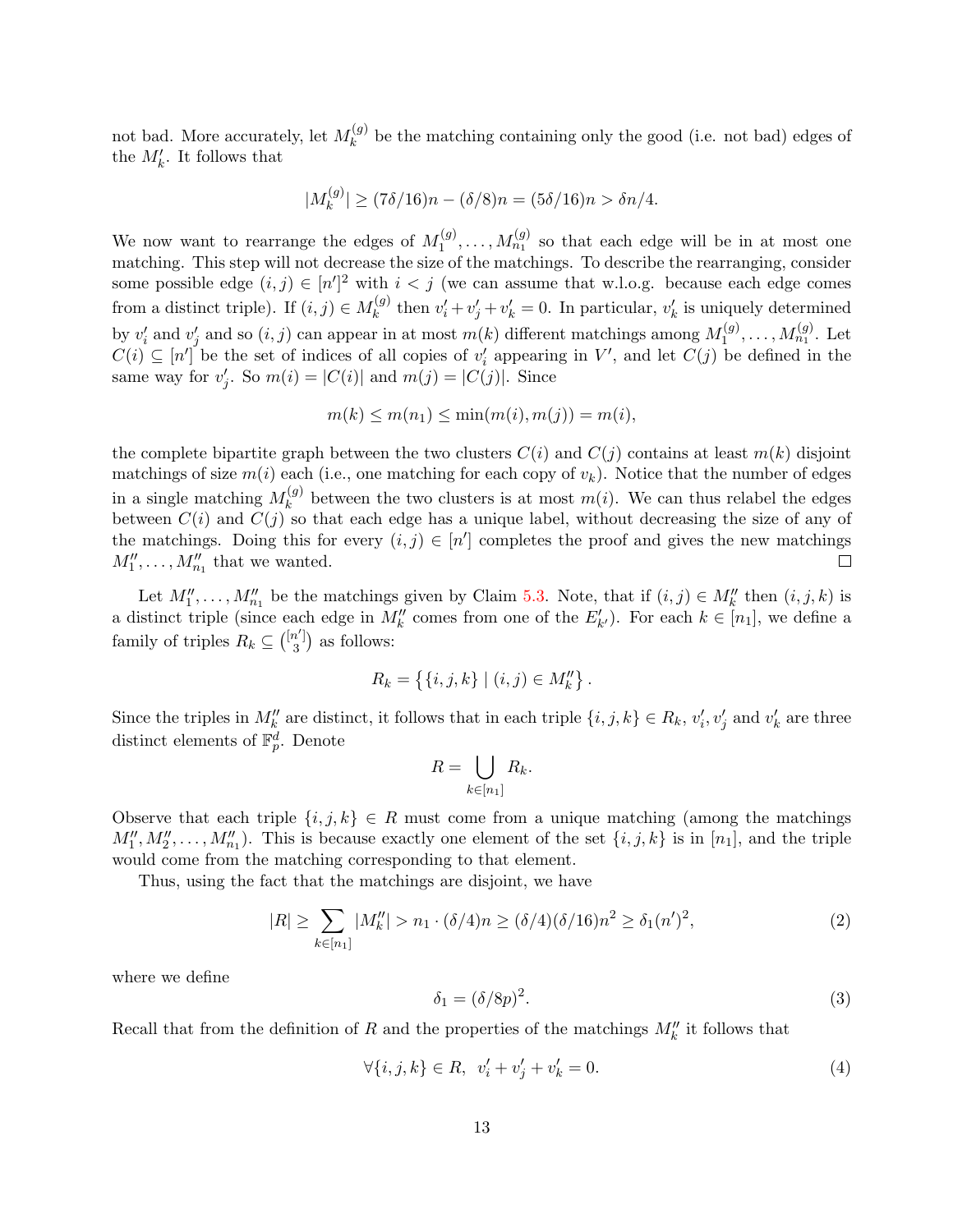<span id="page-14-0"></span>Claim 5.4. Each pair  $i, j \in [n']$  can appear in at most one triple in R.

Proof. There are two cases.

- Suppose at least one of  $i, j \leq n_1$ . Say  $i \leq n_1$ . In this case any triple containing i must come from  $R_i$ . By the definition of  $R_i$ , the only such triples are of the form  $\{i, j, k\}$  where  $(j, k) \in M''_i$ . Hence, clearly there is at most one possible choice of k such that  $\{i, j, k\} \in R$ .
- Suppose both  $i, j > n_1$ . In this case, any triple in R containing  $i, j$  must be of the form  $\{i, j, k\}$ where  $(i, j)$  is an edge in the matching  $M''_k$  (as k is determined by  $i, j$ ). By Claim [5.3,](#page-12-1) there is at most one such matching.

 $\Box$ 

We say that a triple  $\{i, j, k\} \in R$  is  $\delta$ -balanced if  $\delta < m(i)/m(j), m(j)/m(k), m(k)/m(i) < 1/\delta$ . In words, all the vertices of the triple have similar multiplicities. The following claim, essentially, tells us that we can assume (after throwing some triples) that all triples connect elements of roughly the same multiplicity.

**Claim 5.5.** There are at least  $\delta_1(n')^2/2$  triples in R that are  $\delta_1/100$ -balanced.

*Proof.* We will remove all the unbalanced triples in  $R$ , and show that we cannot have removed too many triples. We do the removing in two steps. In Step 1, we remove all triples  $\{i, j, k\}$  such that  $(i, j) \in M''_k$  and  $\delta/100 < m(i)/m(j) < 100/\delta$  is false. In Step 2, we remove all triples  $\{i, j, k\}$  such that  $(i, j) \in M''_k$  and either  $\delta_1/100 < m(j)/m(k) < 100/\delta_1$  is false or  $\delta_1/100 < m(k)/m(i) < 100/\delta_1$ is false.

**Step 1:** Fix any  $k \in [n_1]$ . Suppose that  $(i, j) \in M''_k$  is an unbalanced edge, with  $i < j$ . So,  $m(i)/m(j) < \delta/100$ . Let

$$
C(i) = \{ \ell \in [n'] \mid v'_{\ell} = v'_{i} \}
$$

and

$$
C(j) = \{ \ell \in [n'] \mid v'_{\ell} = v'_{j} \}
$$

so that

$$
|C(i)| = m(i) < (\delta_1/100)m(j) = (\delta_1/100)|C(j)|.
$$

Recall that  $\forall i, j, k \in R$ ,  $v'_i + v'_j + v'_k = 0$ . Hence, every edge in  $M''_k$  that has one endpoint in  $C(j)$ must have its other endpoint in  $C(i)$  (as k and j determine i). Therefore, the number of edges of  $M_k''$ with one endpoint in  $C(j)$  is at most  $|C(i)| < (\delta_1/100)|C(j)|$ . Summing over all j's of this form (i.e. j's that are the "heavier" side of an unbalanced edge), we get that the number of such unbalanced edges  $(i, j)$  is smaller than  $(\delta_1/100)n'$  since the sum of sizes of all  $C(j)$ 's is at most n'.

Summing over all possible choices of  $k \in [n_1]$ , we get that the number of triples  $\{i, j, k\}$  such that  $(i, j) \in M''_k$  and  $\delta_1/100 < m(i)/m(j) < 100/\delta_1$  is false is at most  $(\delta_1/100)(n')^2$ . Hence in Step 1, we remove at most  $(\delta_1/100)(n')^2$  triples.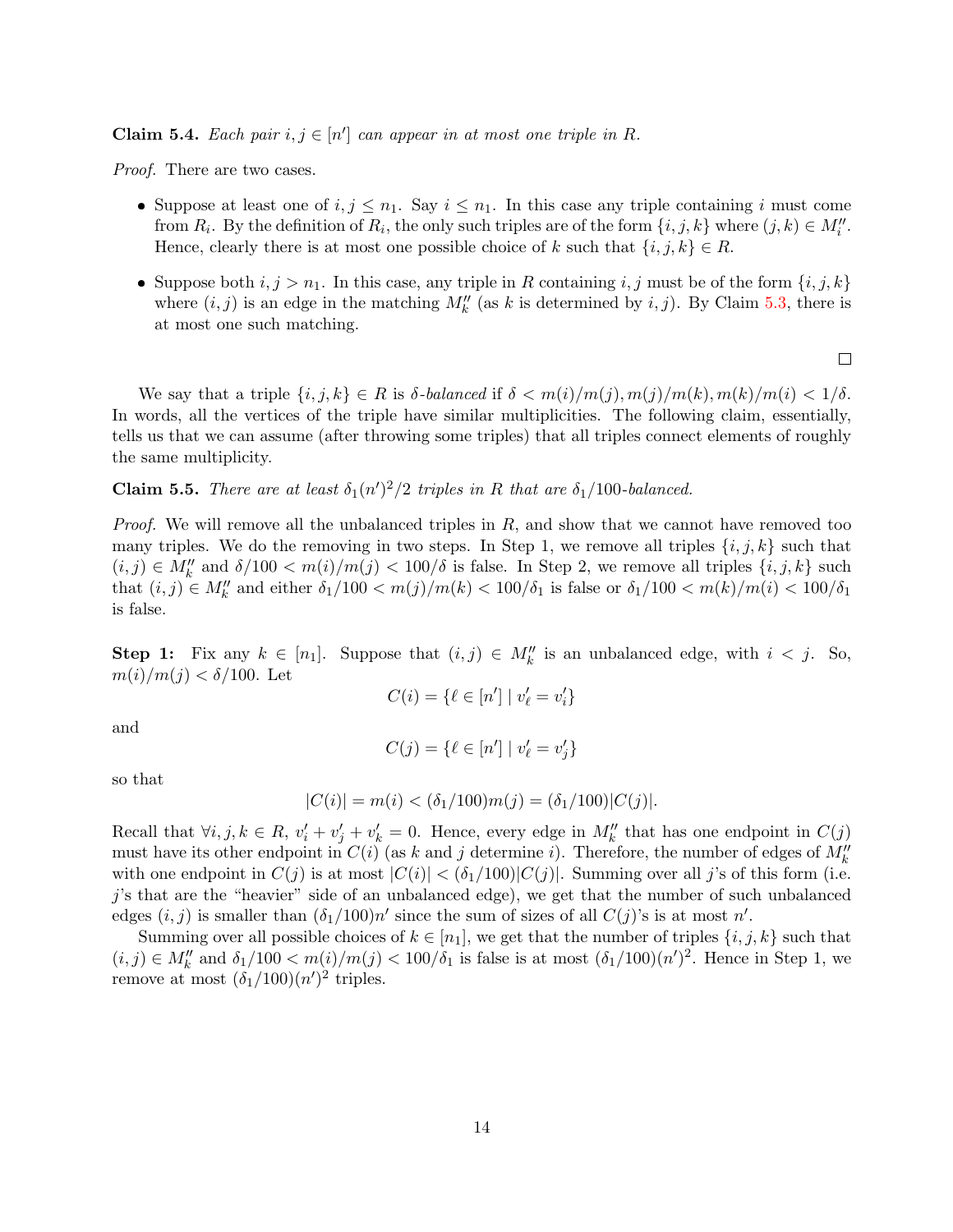**Step 2:** Fix any  $k \in [n_1]$ . Suppose that  $(i, j) \in M''_k$  is such that  $i < j$ , and suppose that  $\{i, j, k\}$  is a triple that got thrown out in Step 2. Since  $m(k) < m(i) < m(j)$ , the only way this can happen is if  $m(k) < \delta_1 m(j)/100$ .

As before, let

$$
C(i) = \{ \ell \in [n'] \mid v'_{\ell} = v'_{i} \},
$$
  

$$
C(j) = \{ \ell \in [n'] \mid v'_{\ell} = v'_{j} \}
$$

and

$$
C(k) = \{ \ell \in [n'] \mid v'_{\ell} = v'_{k} \},
$$

so that

$$
|C(k)| = m(k) < (\delta_1/100)m(j) = (\delta_1/100)|C(j)|.
$$

Just as in Step 1, every edge in  $M''_k$  that has one endpoint in  $C(j)$  must have its other endpoint in  $C(i)$  (as k and j determine i). Therefore, the number of edges of  $M''_k$  with one endpoint in  $C(j)$  is at most  $|C(i)|$ . Also, for each  $(i',j')$  with  $i' \in C(i)$  and  $j' \in C(j)$ , the only triple in R that they can both appear in must be of the form  $\{i',j',k'\}$ , where  $k' \in C(k)$ . This is because it must be that  $v'_{i'} + v'_{j'} + v'_{k'} = 0$ . However  $v'_{i'} = v_i$  and  $v'_{j'} = v_j$ . Since we also know that  $v'_i + v'_j + v'_k = 0$ , it must be that  $v'_{k'} = v'_k$ , and thus  $k' \in C(k)$ . Now, for each  $k' \in C(k)$ , there are at most  $|C(i)|$  edges of the matching  $M''_{k'}$  that are contained in  $C(i) \times C(j)$ . Thus, summing over all  $k' \in C(k)$ , the total number of pairs in  $C(i) \times C(j)$  that can appear in some triple in R is at most  $|C(k)| \times |C(i)| < (\delta_1/100)(|C(j)| \times |C(i)|).$ 

Hence, the total number of triples of the form  $i', j', k'$ , where  $i' \in C(i)$  and  $j' \in C(j)$ , that get removed in step 2 is at most  $(\delta_1/100)(|C(j)| \times |C(i)|)$ . Also, all of  $[n'] \times [n']$  can be written as a union of sets of the form  $C(i) \times C(j)$ . Consequently, summing over all such possible sets  $C(i) \times C(j)$ , we get that the total number of triples that get removed in step 2 is at most  $(\delta_1/100)(n')^2$ .

Thus the total number of triples removed in both steps is at most  $(\delta_1/50)(n')^2$ . Since the total number of triples in R was at least  $\delta_1(n')^2$ , the total number of remaining " balanced" triples is at least  $\delta_1(n')^2 - (\delta_1/50)(n')^2 > \delta_1(n')^2/2$ .

 $\Box$ 

Let  $R^B$  be the set of  $\delta_1/100$ -balanced triples in R. For a set  $T \subseteq [n']$ , we denote by

$$
R_T^B = R^B \cap \binom{T}{3}
$$

the set of triples that  $R^B$  induces on T.

<span id="page-15-0"></span>**Claim 5.6.** There exists a nonempty set  $T \subseteq [n']$  of size at least  $\sqrt{3\delta_1/2}n'$  such that for every  $i \in T$ , *i* appears in at least  $(\delta_1/4)n'$  triples in  $R_T^B$ .

*Proof.* We describe an iterative process for constructing T. Start with  $T = [n']$  and, while there is an element  $i \in T$  that belongs to less than  $(\delta_1/4)n'$  triples in  $R_T^B$ , remove this element from T. Since the initial set of triples was of size at least  $\delta_1(n')^2/2$ , and at each step, the number of triples in  $R_T^B$ decreases by at most  $(\delta_1/4)n'$ , we are left with a set T such that  $R_T^B$  contains at least  $(\delta_1/4)(n')^2$ triples. Indeed, we can lose at most  $n' \cdot (\delta_1/4) n'$  many triples when moving from  $[n']$  to the final set T.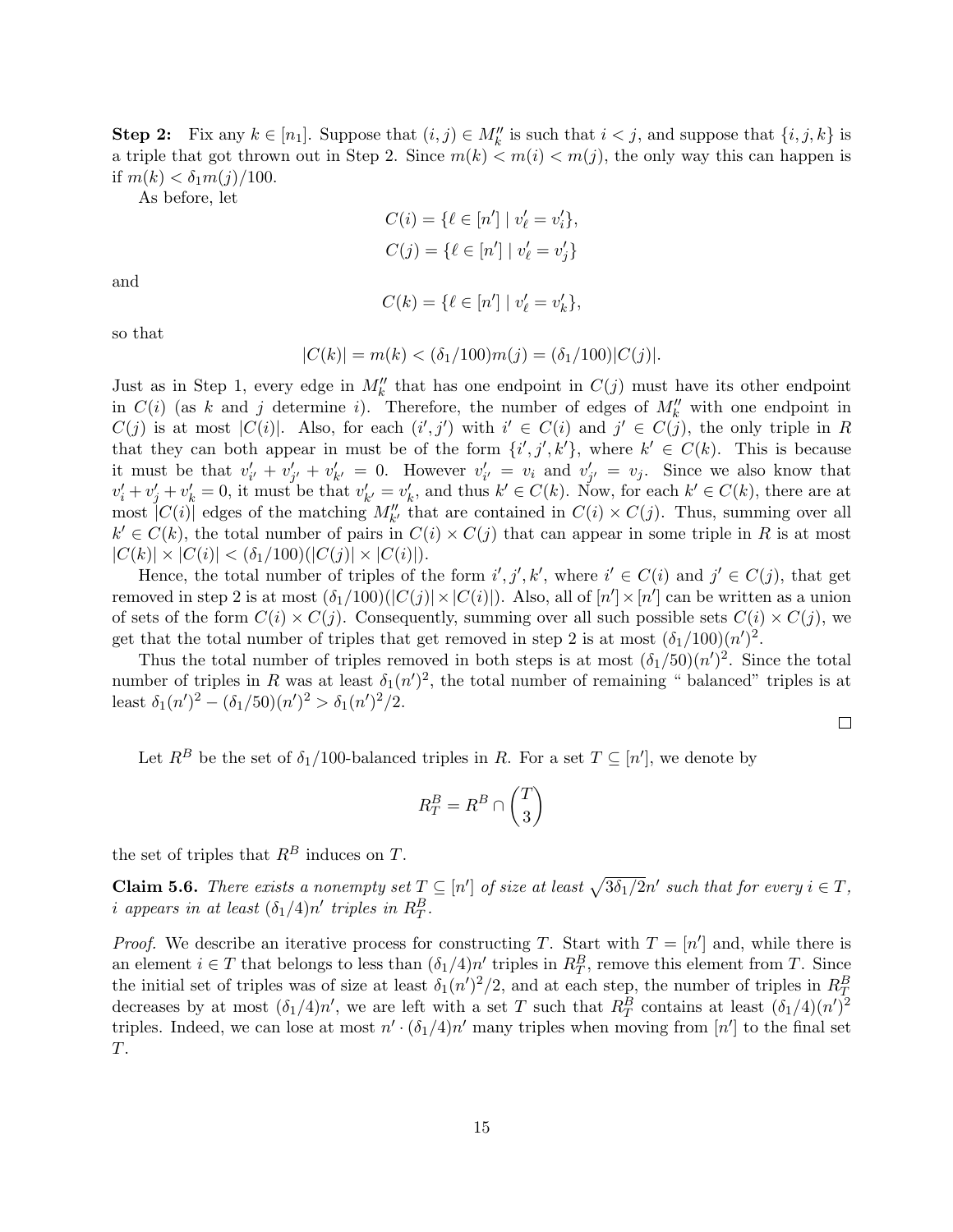Since each pair  $(i < j)$  appears in at most one triple in  $R_T^B$ , and each triple  $\{i, j, k\} \in R_T^B$  such that  $i < j < k$  defines three pairs  $\{(i, j), (i, k), (j, k)\}\$  we have that  $\binom{|T|}{2}$  $\binom{T}{2} \geq 3|R_T^B| \geq (3\delta_1/4)(n')^2.$ Hence,  $|T| > \sqrt{3\delta_1/2}n'$ .  $\Box$ 

Recall that by definition of  $R^B$ , for every  $(i, j)$  that is part of some triple in  $R_T^B$ , it must be that  $\delta_1/100 < m(i)/m(j) < 100/\delta_1$ . However, for any two elements  $i, j \in T$  that are not necessarily part of some triple, it need not be true that i and j have similar multiplicities. We will show that we can however find a large subset of T where, for

$$
\beta = (\delta_1/100)^2,
$$

every i and j in this subset will have  $\beta$ -similar multiplicities.

<span id="page-16-1"></span>**Claim 5.7.** There exists a set  $T' \subseteq T$  of size at least  $(\delta_1/4)n'$  such that the size of  $R_{T'}^B$  (the set of triples that  $R^B$  induces on  $T'$ ) is at least  $(\delta_1^2/48)(n')^2$ , and for all  $j, k \in T'$ , we have that  $\beta < m(j)/m(k) < 1/\beta$ .

*Proof.* Let i be some fixed element of T with the least value of  $m(i)$ . Let

 $B_1 = \{j \mid \exists k \text{ such that } \{i, j, k\} \in R_T^B\}.$ 

In words,  $B_1$  is the set of 'neighbors' of i. Let

 $B_2 = \{j \mid \exists k \in B_1, \text{ and } h \text{ such that } \{j, k, h\} \in R_T^B\}.$ 

In words,  $B_2$  is the set of 'neighbors' of elements in  $B_1$ . Equivalently, every element of  $B_2$  is at distance at most 2 from *i*. Let  $T' = \{i\} \cup B_1 \cup B_2$ . Then  $|T'| \geq |B_1| \geq (\delta_1/4)n'$  (since *i* appears in at least  $(\delta_1/4)n'$  triples in  $R_T^B$ ). Also,  $R_{T'}^B$  includes all the triples in  $R_T^B$  that include i, and all the triples in  $R_T^B$  that include any element of  $B_1$ . Each element of  $B_1$  gives rise to  $(\delta_1/4)n'$  triples in  $R_T^B$ . When we go over all elements of  $B_1$ , each such triple is counted at most 3 times (once corresponding to each element in the triple). Thus  $|R_{T'}^B| \ge |B_1| \cdot (\delta_1/4) n'/3 \ge (\delta_1^2/48)(n')^2$ .

Finally, notice that every  $j \in T'$  at distance at most 2 from i, which, by the balancedness of the triples, implies that  $(\delta_1/100)^2 < m(i)/m(j) \leq 1$ . It follows that for all  $j, k \in T'$ , since  $m(j)/m(k) =$  $m(j)/m(i) \cdot m(i)/m(k)$ , it holds that  $(\delta_1/100)^2 < m(j)/m(k) < (100/\delta_1)^2$ , i.e.  $\beta < m(j)/m(k) < 1/\beta$ .  $\Box$ 

We now further refine  $T'$  to get a set  $T''$  where every element in  $T''$  occurs in a large number of triples in  $R_{T}^B$ .

<span id="page-16-0"></span>**Claim 5.8.** There exists a nonempty set  $T'' \subseteq T'$  of size at least  $(\delta_1/\sqrt{\epsilon})$  $\overline{48})n'$  such that for every  $i \in T''$ , i appears in at least  $(\delta_1^2/96)n'$  triples in  $R_{T''}^B$ .

*Proof.* This proof is essentially identical to the proof of Claim  $5.6$ . We iteratively remove from  $T'$ any element belonging to less than  $\delta_1^2 n'/96$  many triples. The same analysis as earlier shows that the resulting set  $T''$  satisfies the claim.  $\Box$ 

Let  $T'' \subseteq [n']$  be given by Claim [5.8.](#page-16-0) Let  $\tilde{m} = \min\{m(i) | i \in T''\}$ . In words,  $\tilde{m}$  is the minimum over all vectors  $v'_i$  corresponding to indices  $i \in T''$ , of the multiplicity in  $v'_i$  in  $V'$ . Note that for all  $j, k \in T''$ , we have that  $\beta < m(j)/m(k) < 1/\beta$  from Claim [5.7.](#page-16-1) Hence for all  $j \in T''$ , we have that  $m(j) < 1/\beta \cdot \tilde{m}.$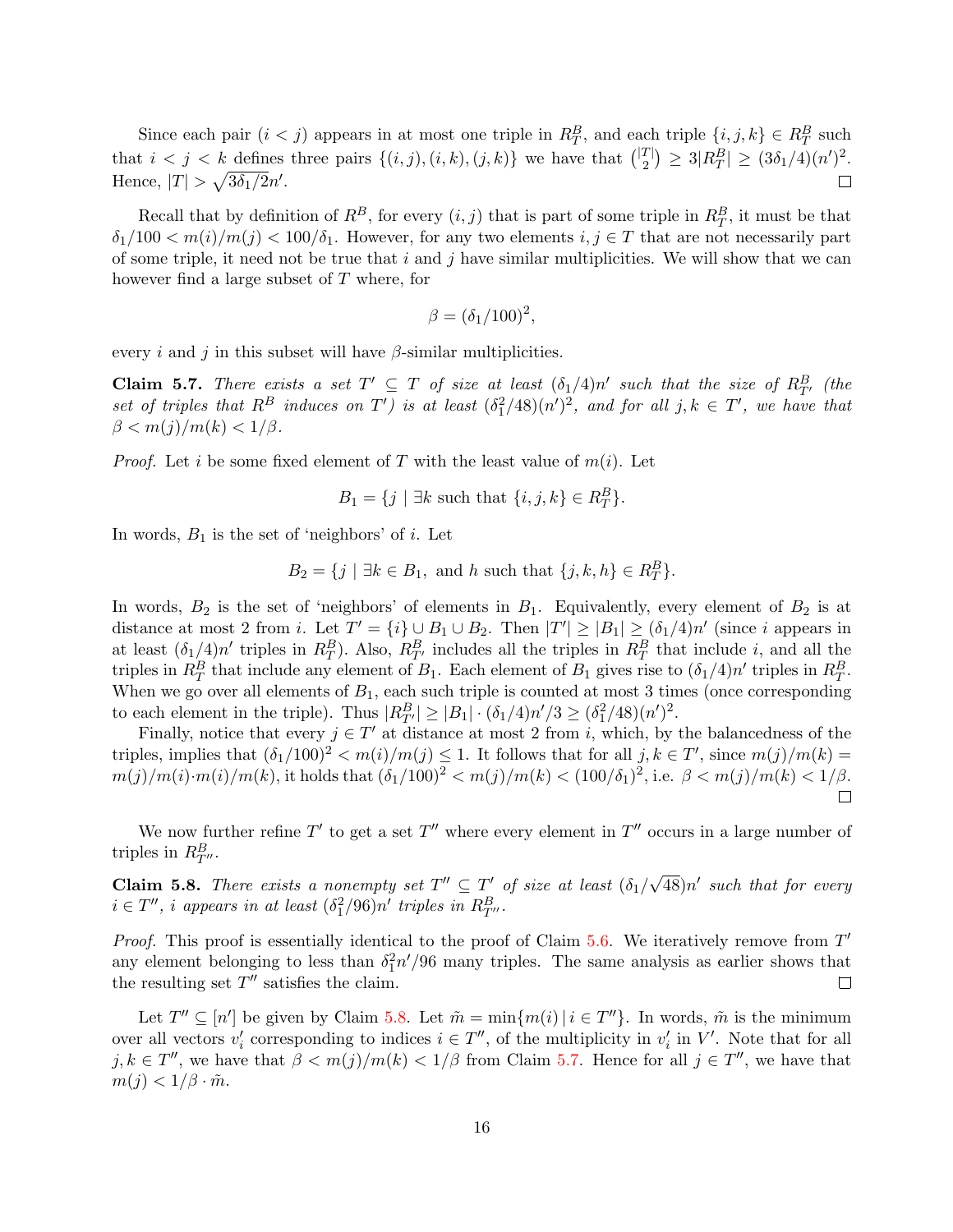We will modify the set  $T''$  to obtain a set  $\tilde{T} \subseteq [n']$ . Let  $m_{\tilde{T}}(i) = |\{j \mid j \in \tilde{T} \text{ and } v'_j = v'_i\}|$ . We would like  $\tilde{T}$  to have the property that for all  $i, j \in \tilde{T}$ ,  $m_{\tilde{T}}(i) = m_{\tilde{T}}(j) = \tilde{m}$ . We obtain such a set  $\tilde{T}$  recursively as follows. First let  $\tilde{T}$  be the empty set. For each  $i \in T''$ , consider the set  $C(i) = \{j \mid j \in [n'] \text{ and } v'_j = v'_i\}$ . Choose the first  $\tilde{m}$  elements from  $C(i)$  and add them to  $\tilde{T}$ . Since for all  $j \in T''$ , we have that  $m(j) < 1/\beta \cdot \tilde{m}$ , this implies that for all  $j \in T''$ ,

<span id="page-17-3"></span>
$$
|C(j) \cap T''| \le |C(j)| = m(j) < 1/\beta \cdot \tilde{m} = 1/\beta \cdot |C(j) \cap \tilde{T}|. \tag{5}
$$

Thus clearly

<span id="page-17-4"></span>
$$
|\tilde{T}| > \beta \cdot |T''| > \beta \cdot (\delta_1/\sqrt{48})n'. \tag{6}
$$

We will now show that  $V'_{\tilde{T}}$  is a normal form  $(2, \alpha)$ -LCC, for  $\alpha = (\delta/100p)^6$ .

For this purpose, we must define a simple graph G on the vertex set  $\tilde{T}$  such that G satisfies the properties of Definition [4.2](#page-9-2) (recall that  $\alpha = (\delta/100p)^6$ ). Denote  $t = |\tilde{T}|$ . We will define t matchings that will satisfy the conditions of Definition [4.2.](#page-9-2) We work towards this goal in the following claim.

**Claim 5.9.** For each  $k \in \tilde{T}$ , there exists a matching  $\widehat{M}_k \subseteq (\tilde{T})^2$ , with the t matchings satisfying:

- <span id="page-17-0"></span>1. For every  $k \in \tilde{T}$  and for each  $(i, j) \in \widehat{M}_k$ , we have  $v'_i + v'_j + v'_k = 0$ .
- <span id="page-17-1"></span>2. Every pair  $(i, j) \in \tilde{T}^2$  appears in at most one matching, i.e. the matchings are disjoint.
- <span id="page-17-2"></span>3.  $|\widehat{M}_k| \geq \beta(\delta_1^2/96)t$  for all  $k \in \tilde{T}$ .

*Proof.* For  $k \in [n']$ , let  $C_{\tilde{T}}(k) = C(k) \cap \tilde{T} = \{j \mid j \in \tilde{T}, \text{ and } v'_k = v'_j\}$ . Recall that by the definition of  $\tilde{T}$ , for  $k \in \tilde{T}$ ,  $|C_{\tilde{T}}(k)| = \tilde{m}$ . The sets  $\{C_{\tilde{T}}(k) | k \in \tilde{T}\}\$  partition  $\tilde{T}$  into  $|\tilde{T}|/\tilde{m}$  sets, each of size  $\tilde{m}$ .

We now show how to construct the t matchings. For every pair of distinct sets  $C_{\tilde{T}}(i)$ ,  $C_{\tilde{T}}(j)$ , we will add the following edges to the matchings.

- If there exists  $k \in \tilde{T}$  such that  $v'_i + v'_j + v'_k = 0$ , then do the following. Consider the complete bipartite graph between  $C_{\tilde{T}}(i)$  and  $C_{\tilde{T}}(j)$ . There exist  $\tilde{m}$  disjoint perfect matchings  $P_1, P_2, \ldots P_{\tilde{m}}$ between them. Let each of these matchings correspond to a distinct element of  $C_{\tilde{\mathcal{T}}}(k)$ . For each  $P_i$  ( $1 \leq i \leq \tilde{m}$ ), label all the edges in  $P_i$  with the element of  $C_{\tilde{T}}(k)$  that the matching corresponds to.
- If there is no  $k \in \tilde{T}$  such that  $v'_i + v'_j + v'_k = 0$ , then add no edges between  $C_{\tilde{T}}(i)$  and  $C_{\tilde{T}}(j)$ .

Now, for  $k \in \tilde{T}$ , the matching  $\tilde{M}_k$  consists of all edges labelled with the label k by the above process.

Item [1](#page-17-0) of the claim is satisfied since each time we label an edge  $(i, j)$  with a label k, we only do it if  $v'_i + v'_j + v'_k = 0$ . Item [2](#page-17-1) is satisfied because for each pair  $(i, j) \in \tilde{T}^2$  we have that  $(i, j) \in C_{\tilde{T}}(i) \times C_{\tilde{T}}(j)$ . Also in the above labelling process, since  $C_{\tilde{\mathcal{T}}}(i) \times C_{\tilde{\mathcal{T}}}(j)$  was decomposed into disjoint matchings, each pair  $(i, j) \in C_{\tilde{\mathcal{T}}}(i) \times C_{\tilde{\mathcal{T}}}(j)$  got labelled with a unique label.

The proof of Item [3](#page-17-2) is trickier, and will rely on Claim [5.8.](#page-16-0) For  $k \in \tilde{T}$ , observe that for every pair of distinct sets  $C_{\tilde{T}}(i)$ ,  $C_{\tilde{T}}(j) \subset \tilde{T}$  such that  $v'_i + v'_j + v'_k = 0$ , we add  $\tilde{m}$  edges to  $|\widehat{M}_k|$ . Let S denote the set of these pairs of distinct sets  $(C_{\tilde{T}}(i), C_{\tilde{T}}(j))$ . Thus if the size of S is r, then  $|\widehat{M}_k| = \tilde{m} \cdot r$ .

Now, for every such pair  $C_{\tilde{T}}(i)$ ,  $C_{\tilde{T}}(j) \subset \tilde{T}$ , consider the corresponding sets  $C(i) \cap T''$  and  $C(j) \cap T''$ . Consider the triples in  $R_{T''}^B$  that involve the element k and that have one vertex in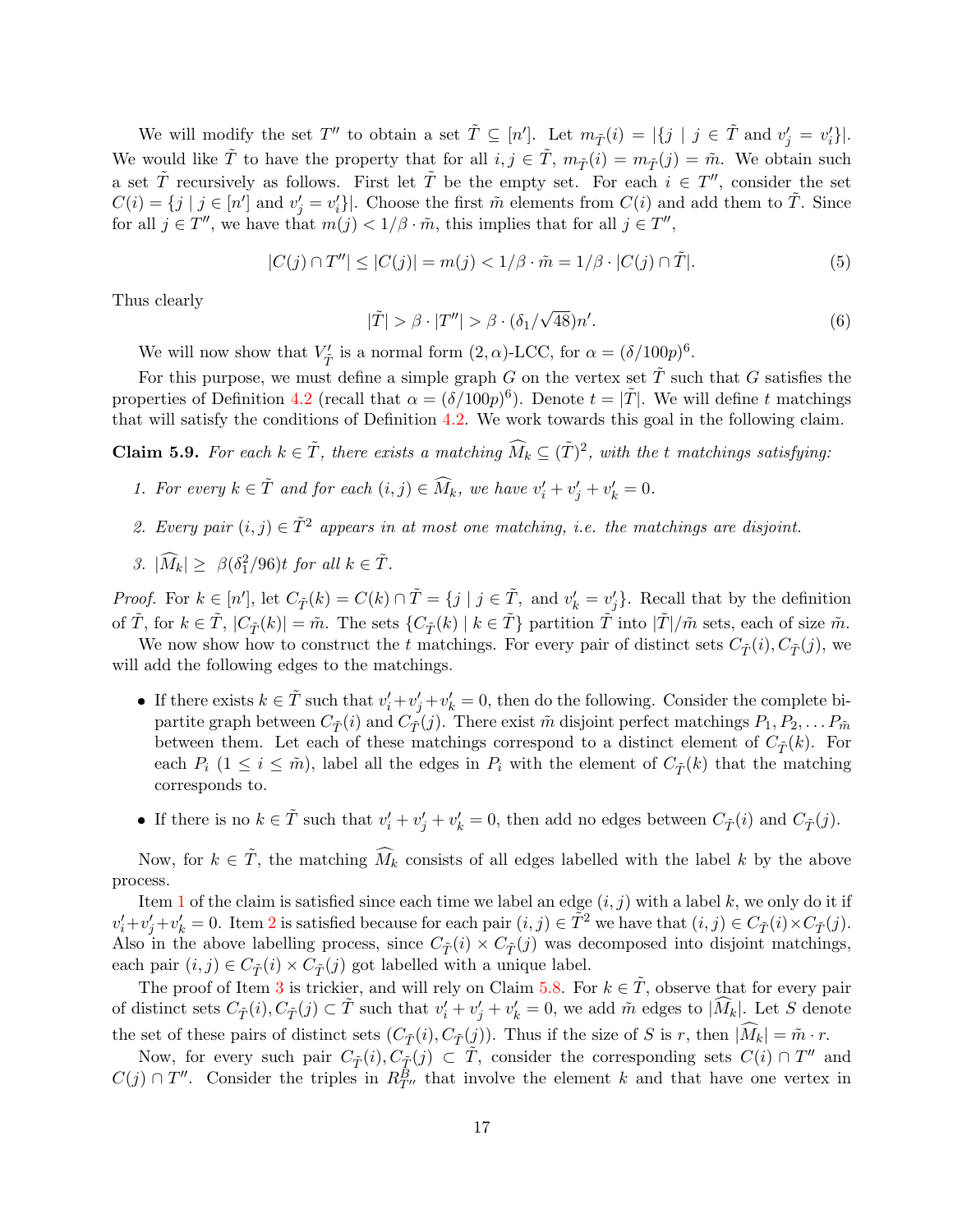$C(i) \cap T''$  and the other in  $C(j) \cap T''$ . Since the triples in T'' are edge disjoint (by Claim [5.4\)](#page-14-0), the number of such triples is at most min $\{ |C(i) \cap T''|, |C(j) \cap T''| \}$ . By Equation [\(5\)](#page-17-3), this is at most  $1/\beta \cdot \tilde{m}$ . Moreover, notice that for each triple  $\{i',j',k\}$  in  $R_{T}^B$  that involves k, we have that  $v'_{i'} + v'_{j'} + v'_{k} = 0$ , and the elements i' and j' come from the sets  $\bar{C}(i') \cap T''$  and  $C(j') \cap T''$ , which correspond to the pair of nonempty sets  $C_{\tilde{T}}(i')$  and  $C_{\tilde{T}}(j')$  that belong to S. Since  $|S| = r$ , this implies that the total number of triples in  $\tilde{R}_{T}^B$  that involve the element k is at most  $r \cdot 1/\beta \cdot \tilde{m}$ . By Claim [5.8,](#page-16-0) this implies that  $r \cdot 1/\beta \cdot \tilde{m} > (\delta_1^2/96)n'$ . Thus  $|\widehat{M}_k| = \tilde{m} \cdot r > \beta \cdot (\delta_1^2/96)n' > \beta \cdot (\delta_1^2/96)t$ , thus showing that Item [3](#page-17-2) is also satisfied.

 $\Box$ 

 $\Box$ 

The proof of Proposition [4.3](#page-10-0) is almost done. The graph composed of the (union of the) matchings  $\widehat{M}_1, \ldots, \widehat{M}_t$  $\widehat{M}_1, \ldots, \widehat{M}_t$  $\widehat{M}_1, \ldots, \widehat{M}_t$  satisfies Property 1 of Definition [4.2](#page-9-2) since  $\beta(\delta_1^2/96) > (\delta/100p)^6 = \alpha$ . It also fulfills Property [2](#page-9-4) of Definition [4.2](#page-9-2) (and defines a unique labeling of the edges). Finally, Property [3](#page-9-5) is satisfied, since for all  $i, j \in \tilde{T}$ , we have that  $C(i) \cap \tilde{T} = C(j) \cap \tilde{T}$ .

The final calculation

$$
|\tilde{T}| \ge \beta(\delta_1/\sqrt{48})n' \ge \alpha n',
$$

that follows from Equation  $(6)$ , completes the proof of Lemma [4.3.](#page-10-0)

## <span id="page-18-0"></span>6 Proof of Lemma [4.4](#page-10-1)

Let  $U = (u_1, \ldots, u_t)$  be a  $(2, \alpha)$ -LCC in normal form. Let G be the labeled graph on vertex set [t] satisfying the requirements of the definition of normal-form LCC (Definition  $4.2$ ). Notice that G has at least  $\alpha t^2$  edges since there are at least  $\alpha t$  edges for each label in [t] and each edge has a unique label. Recall also that the graph G is simple (i.e. does not have repeated edges or self loops). Also, for any two vertices i, j in G, we have that  $m_U(u_i) = m_U(u_i) = m$  (say).

We can thus partition the vertices of G into  $K = t/m$  disjoint sets  $C_1, \ldots, C_K$  such that each  $C_i$ contains all vertices in G with the same associated vector.

Let G' be the graph obtained from G by contracting each of the sets  $C_1, \ldots, C_K$  to a single vertex and erasing parallel edges and self loops.

<span id="page-18-1"></span>**Claim 6.1.** G' has t/m vertices and at least  $\gamma \cdot (t/m)^2$  edges, where  $\gamma = \alpha/4$ .

*Proof.* Since G is simple, the number of edges between any two sets  $C_i$  and  $C_{i'}$  (including edges inside each set) can be bounded by

$$
(|C_i| + |C_{i'}|)^2 = 4m^2.
$$

Therefore, the number of edges in  $H'$  can decrease by at most this factor. Since the original number of edges before the contraction was at least  $\alpha t^2$ , the number of edges remaining is at least

$$
\frac{\alpha t^2}{4m^2} = \gamma \cdot (t/m)^2.
$$

The calculation of the number of vertices in G' follows from the facts that each  $|C_i|$  has size m and that the total number of vertices before the contraction is at most  $t$ .  $\Box$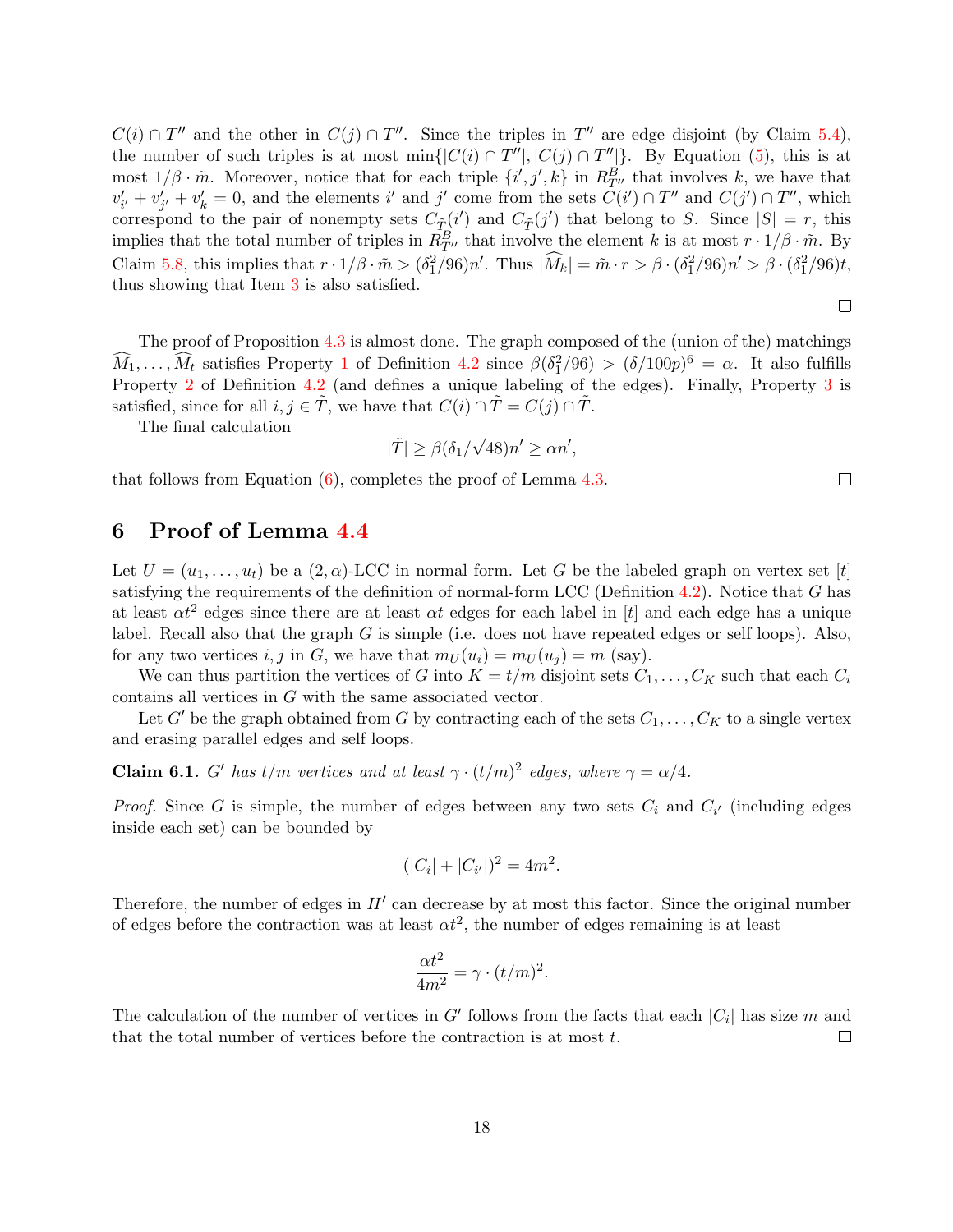We would now like to use Theorem [3.1](#page-8-1) (Balog-Szemerédi-Gowers theorem). Since the sets  $C_i$ before the contraction consisted of repetitions of the same vector in  $U$ , each vertex in  $G'$  has a distinct vector in  $\mathbb{F}_p^d$  associated with it. Let  $A \subseteq \mathbb{F}_p^d$  denote the set of distinct elements  $\{-u_i \mid i \in [t]\}$  and  $B \subseteq \mathbb{F}_p^d$  the set of distinct elements  $\{u_i \mid i \in [t]\}$ . Clearly,  $|A| = |B| = t/m$  by Claim [6.1.](#page-18-1) Notice that the labeling of G induces a labeling of  $G'$  since, if two edges in G have their endpoints in the same two sets  $C_i$  and  $C_{i'}$  then they necessarily have labels corresponding to (repetitions of) the same vector in U (this follows from Item [2](#page-9-4) in Definition [4.2\)](#page-9-2). Thus, each edge  $(i_1, i_2)$  of G' labeled by  $i_3$ produces a pair of elements  $(-u_{i_1}, -u_{i_2}) \in A$  such that  $(-u_{i_1}) + (-u_{i_2}) = u_{i_3} \in B$ . Since there are at least  $\gamma(t/m)^2$  distinct edges, there are  $\gamma(t/m)^2 \geq \gamma \cdot |A|^2$  many such distinct pairs in  $A^2$ . We can now apply Theorem [3.1](#page-8-1) to find a subset  $A' \subseteq A$  of size  $|A'| \geq (\gamma/2)|A|$  such that

$$
|A' - A'| \le (4/\gamma)^8 |B|^4 / |A|^3. \tag{7}
$$

Using  $|A| = |B|$  and  $|A| \leq (2/\gamma)|A'|$ :

$$
|A' - A'| \le (4/\gamma)^9 |A'|.
$$

We now apply Ruzsa's Theorem (Theorem  $3.3$ ) and conclude that  $A'$  is contained in a subspace  $W \subseteq \mathbb{F}_p^d$  of dimension at most

$$
poly(1/\gamma) + \log_p |A'| \leq poly(1/\gamma) + \log_p(t).
$$

Our final step is to 'lift' the set A' into a subset  $S \subseteq [t]$  that will satisfy the conditions of Lemma [4.4.](#page-10-1) Let  $S \subseteq [t]$  be the subset consisting of indices of vectors in U that are equal to a vector in A'. Since in the contraction step (going from  $G$  to  $G'$ ), each vector was of multiplicity  $m$ , we get that

$$
|S| = |A'| \cdot m \ge (\gamma m/2) \cdot |A| = \gamma t/2.
$$

It is also clear that the dimension of  $U<sub>S</sub>$  is the same as that of A'. This completes the proof of Lemma [4.4.](#page-10-1)  $\Box$ 

### <span id="page-19-0"></span>7 Proof of Lemma [4.5](#page-10-2)

Let  $V = (v_1, \ldots, v_n)$  be a  $(2, \delta)$ -LCC as in the statement of the lemma. The proof will use Lemma [4.1](#page-9-1) as a black box, iteratively. To facilitate the iteration process we start by proving the following claim.

<span id="page-19-1"></span>**Claim 7.1.** Let  $\epsilon > 0$  be sufficiently small and  $\delta' > (\delta - \epsilon \delta^{1.5})/2$ . Let  $S \subseteq [n]$  be some (possibly empty) set and denote  $S^c = [n] \setminus S$ . Suppose that for every  $k \in S^c$  there exists a matching  $M_k \subseteq S^c \times S^c$ of size  $\delta'$ n such that for every  $(i, j) \in M_k$ ,  $v_k \in \text{span}^*(v_i, v_j)$ . Then, there exists a set  $T \subseteq S^c$  and  $\delta'' > 0$  such that

- <span id="page-19-4"></span>1.  $|T| \geq (\delta - \epsilon \delta^{1.5}) \mu(\delta', p) n$ .
- <span id="page-19-5"></span>2.  $\dim(V_T) \leq (\epsilon \delta^3 \mu(\delta', p)/33)^{-1} + \log_p(n)$ , where  $\mu(\delta, p)$  is given by Lemma [4.1.](#page-9-1)

<span id="page-19-3"></span>3. 
$$
\delta'' \ge \delta' - (\epsilon \delta^3/32)\mu(\delta', p).
$$

<span id="page-19-2"></span>4. For every  $k \in S^c \setminus T$  there exists a matching  $N_k \subseteq (S^c \setminus T) \times (S^c \setminus T)$  of size  $\delta''$ n such that for every  $(i, j) \in N_k$ ,  $v_k \in \text{span}^*(v_i, v_j)$ . The set  $S^c \setminus T$  might be empty (in which case this condition is trivially satisfied).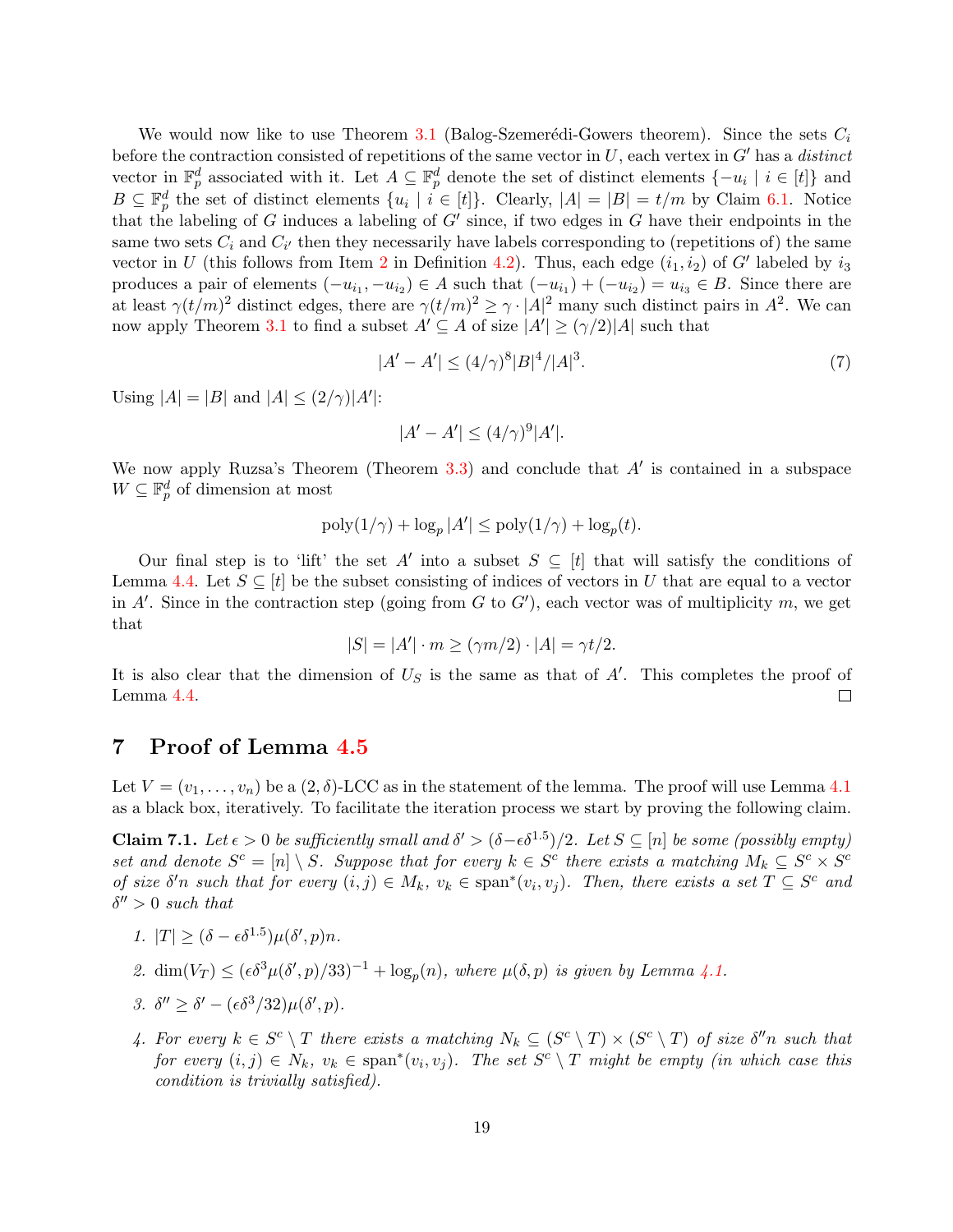Roughly, the claim says that if after removing a set  $S$  from the LCC the remaining vectors in  $S^c$ also form a (possibly slightly weaker) LCC then we can continue and 'peel' a (relatively large) subset T of  $S^c$  that has a low dimension such that  $S^c \setminus T$  is also a LCC with roughly the same parameters as  $S^c$ .

*Proof of Claim [7.1.](#page-19-1)* Let  $U = V_{S^c}$  and denote the size of the list U by  $n_1 = |S^c|$ . Observe that since S<sup>c</sup> contains matchings of size  $\delta' n$  and  $\delta' > (\delta - \epsilon \delta^{1.5})/2$  we get that

$$
n_1 \ge 2\delta' n > (\delta - \epsilon \delta^{1.5})n. \tag{8}
$$

From the condition on the matchings  $M_k$  it follows that U is a  $(2, \delta')$ -LCC. Lemma [4.1](#page-9-1) implies that there exists a set  $T' \subseteq S^c$  such that

$$
|T'| \ge \mu(\delta', p)n_1 > (\delta - \epsilon \delta^{1.5})\mu(\delta', p)n
$$

and

$$
\dim(U_{T'}) = \dim(V_{T'}) \le \mu(\delta', p)^{-1} + \log_p(n).
$$

Without loss of generality, we can assume that

$$
\operatorname{span}_U(T')=T'
$$

(otherwise replace T' with  $\text{span}_U(T')$ ). We will now add a small number of elements to T' to get the set T required by the claim.

Let  $R = S^c \setminus T'$ . Suppose that there exists some  $k \in R$  such that Condition [4](#page-19-2) of the claim does not hold (for  $\delta''$  as in Condition [3](#page-19-3) of the claim). This means that, in the matching  $M_k$ , there are at least

$$
m \geq (\epsilon \delta^3/32) \mu(\delta',p) n
$$

pairs, call them

$$
(i_1, j_1), \ldots, (i_m, j_m) \in U \times U
$$

such that each pair contains at least one element of  $T'$ , say it is always the first coordinate. Since  $k \notin \text{span}_U(T')$  we know that no pair can have both its elements in T' (if this happens then  $v_k$ is spanned by elements in  $V_{T}$ ) and so  $j_1, \ldots, j_m$  are not in T'. Therefore, by replacing T' with  $\text{span}_U(T' \cup \{k\})$  we increase the size by at least m, since we are adding all the elements  $j_1, \ldots, j_m$ that were not in T' before (here we use the fact that if  $v_k \in \text{span}^*(v_i, v_j)$  then  $v_j \in \text{span}^*(v_i, v_k)$ ). This step can increase the dimension by at most one. We can repeat this process at most

$$
\lfloor n/m \rfloor \le \left\lfloor ((\epsilon \delta^3/32)\mu(\delta', p))^{-1} \right\rfloor
$$

times (since the size of  $T'$  cannot exceed n) and so after we are done we have a set T that satisfies Conditions  $4$  and  $3$  of the claim. Since we only added elements to  $T'$ , Condition [1](#page-19-4) is also satisfied. Condition [2](#page-19-5) follows from the fact that at each step we increase the dimension by one and so

$$
\dim(V_T) \le \dim(V_{T'}) + \lfloor n/m \rfloor \le (\epsilon \delta^3 \mu(\delta', p)/32)^{-1} + \mu(\delta', p)^{-1} + \log_p(n) \le (\epsilon \delta^3 \mu(\delta', p)/33)^{-1} + \log_p(n),
$$

where the last inequality holds for a small enough  $\epsilon$ .

 $\Box$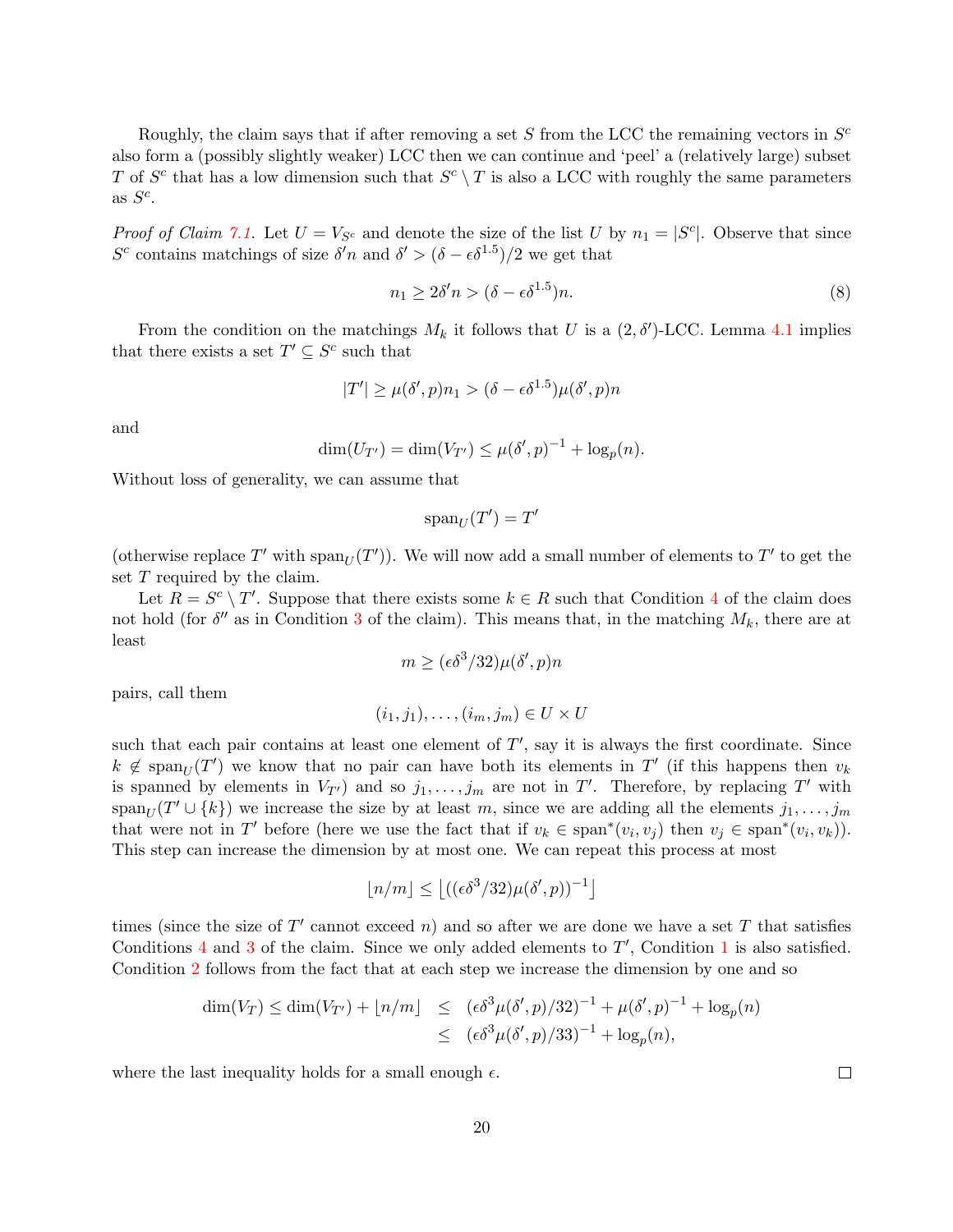We now continue with the proof of Lemma [4.5.](#page-10-2) As before we assume that any two vectors in V are either equal or linearly independent. Set  $S_0 = \emptyset$ . As long as there is  $k \in [n]$  with  $|\text{span}_V(k)| = m_V(k) \ge \epsilon \delta^2 n/16$ , add k to  $S_0$ . Clearly this process terminates after at most  $16/\epsilon \delta^2$ steps resulting in a set  $S_0$  of dimension at most  $16/\epsilon\delta^2$ . Assume without loss of generality that  $S_0 = \text{span}_V(S_0)$  (otherwise we can simply increase  $S_0$ ). Clearly, each  $k \in [n] \setminus S_0$  has  $|\text{span}_V(k)| <$  $\epsilon \delta^2 n/16$ . Using the same argument as in Lemma [5.1,](#page-11-1) we conclude that there are  $n_0 \triangleq n - |S_0|$ matchings  $M_1^1, \ldots, M_{n_0}^1 \subseteq [n]^2$  such that  $|M_k^1| \ge (\delta - \epsilon \delta^2/8)n/2$  for all  $k \in [n] \setminus S_0$ , and every pair  $(i, j) \in M_k^1$  is so that  $v_k \in \text{span}^*(v_i, v_j)$ . Now, if there is  $k \in [n] \setminus S_0$  such that at least  $\epsilon \delta^2 n/16$  of the edges in  $M_k^1$  involve an element of  $S_0$ , then we add k to  $S_0$  and again, take the span of the set. As in the proof of Claim [7.1,](#page-19-1) the span will contain at least  $\epsilon \delta^2 n/16$  new elements. We repeat this process until we cannot continue anymore. Since the size increases at every step by at least  $\epsilon \delta^2 n/16$ , whereas the dimension increases by only 1, the final set, which we denote by  $S_1$ , has dimension at most  $32/\epsilon \delta^2$ . If  $|S_1| \ge (\delta - \epsilon \delta^{1.5})n$ , then we let  $S = S_1$  and we are done. So assume that  $|S_1| < (\delta - \epsilon \delta^{1.5})n$ . At this point, each element  $k \in [n] \setminus S_1$  has multiplicity smaller than  $\epsilon \delta^2 n/16$  and at least  $(\delta - \epsilon \delta^2/4)n/2$ edges in  $M_k^1$  do not involve any element of  $S_1$ .

We would like to apply Claim [7.1](#page-19-1) with  $S_1$  being the set S of the claim. Before doing so we set

$$
\delta_1 = (\delta - \epsilon \delta^2/4)/2,
$$

and note that for each  $k \in S_1^c$ , at least  $(\delta - \epsilon \delta^2/4)n/2 = \delta_1 n$  of the edges in  $M_k^1$  do not involve any element of  $S_1$ . We can now apply Claim [7.1](#page-19-1) with  $\delta' = \delta_1 = (\delta - \epsilon \delta^2/4)/2 > (\delta - \epsilon \delta^{1.5})/2$  to find a subset  $T_1 \subseteq S_1^c$  which satisfies the conditions of the claim. In particular

$$
|T_1| \ge (\delta - \epsilon \delta^{1.5}) \mu(\delta_1, p) n \ge (\delta - \epsilon \delta^{1.5}) \mu(\delta/4, p) n
$$

and

$$
\dim(V_{T_1}) \leq (\epsilon \delta^3 \mu(\delta_1, p)/33)^{-1} + \log_p(n) \leq (\epsilon \delta^3 \mu(\delta/4, p)/33)^{-1} + \log_p(n).
$$

We also get, for every  $k \in S_1^c \setminus T_1$ , a new matching  $M_k^2$  that satisfies Condition [4](#page-19-2) of Claim [7.1](#page-19-1) and whose size is

$$
|M_k^2| \ge \delta'' n \ge (\delta_1 - (\epsilon \delta^3 / 32) \mu(\delta_1, p)) n \ge ((\delta - \epsilon \delta^2 / 4) / 2 - (\epsilon \delta^3 / 32) \mu(\delta, p)) n > (\delta - \epsilon \delta^{1.5}) n / 2.
$$

Set  $\delta_2 = \delta'' > (\delta - \epsilon \delta^{1.5})/2$ . Let  $S_2 = S_1 \cup T_1$ . We can now apply Claim [7.1](#page-19-1) with  $S =$  $S_2$ . This process will result in a sequence of disjoint sets  $T_1, T_2, \ldots$  and corresponding matchings  ${M_k^1}, {M_k^2}, \dots$  of sizes  $\delta_1 n, \delta_2 n, \dots$  where  $\delta_{i+1} \geq \delta_i - (\epsilon \delta^3/32) \mu(\delta_i, p) \geq \delta_i - (\epsilon \delta^3/32) \mu(\delta, p)$ . We will also have the related sequence of sets

$$
S_1, S_2, \ldots, S_i = S_{i-1} \cup T_{i-1}.
$$

We will stop at step  $\ell$  if we get  $\delta_{\ell} \leq (\delta - \epsilon \delta^{1.5})/2$  or if we run out of elements of [n] (that is, if  $S_\ell = [n]$ .

Suppose this process stops after  $\ell$  iterations. Since we have found  $\ell$  disjoint sets  $T_1, \ldots, T_\ell$ , each of size at least  $(\delta - \epsilon \delta^{1.5}) \mu(\delta/4, p) n$  it holds that

$$
\ell \leq \left[ \left( (\delta - \epsilon \delta^{1.5}) \mu(\delta/4, p) \right)^{-1} \right].
$$

We can use the bound on  $\ell$  to obtain

$$
\delta_{\ell} \geq \delta_1 - (\ell - 1) \cdot (\epsilon \delta^3 / 32) \mu (\delta / 4, p) \n> (\delta - \epsilon \delta^2 / 4) / 2 - ((\delta - \epsilon \delta^{1.5}) \mu (\delta / 4, p))^{-1} \cdot (\epsilon \delta^3 / 32) \mu (\delta / 4, p) > (\delta - \epsilon \delta^{1.5}) / 2
$$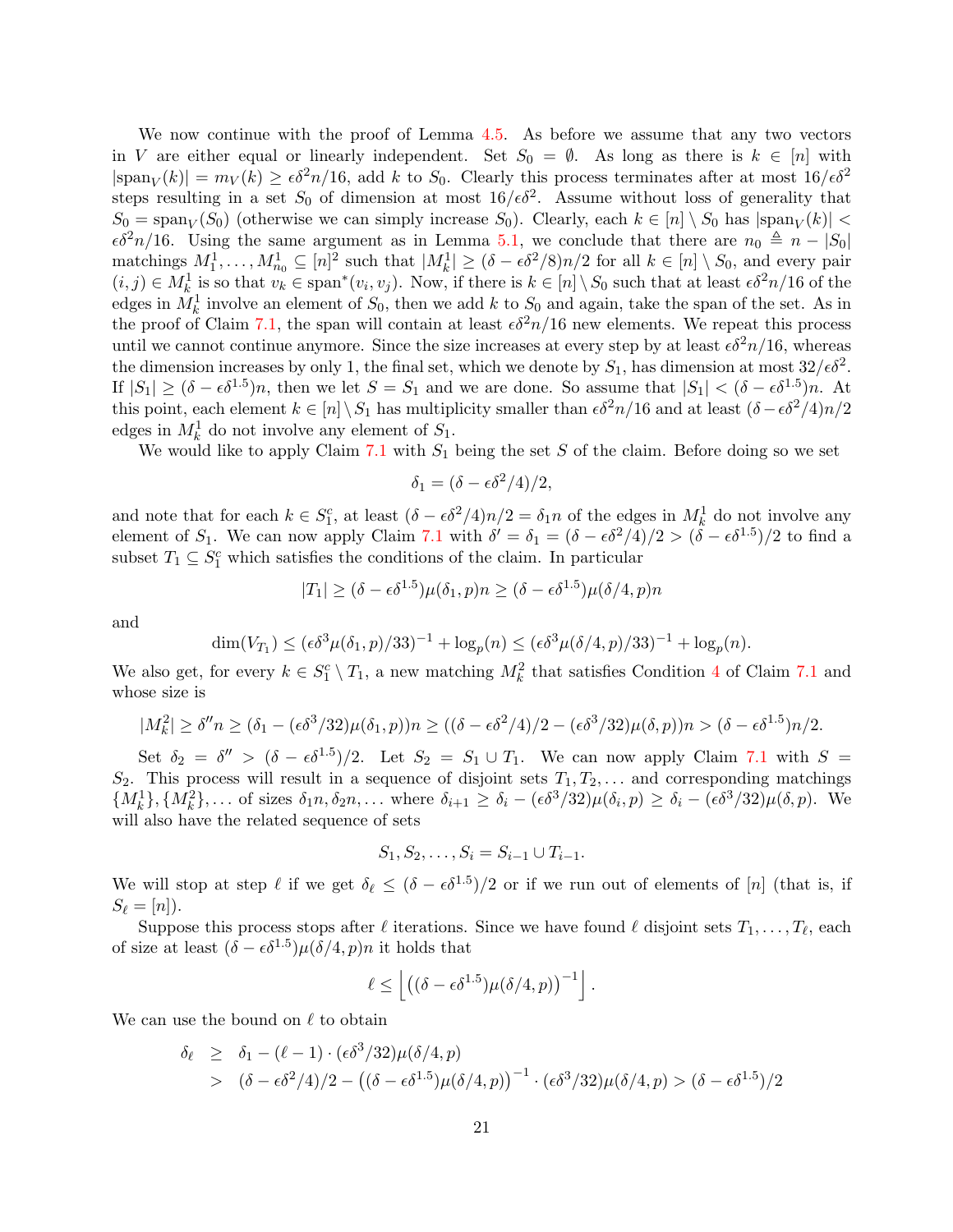and so the process will terminate only after we covered all of  $[n]$ . Notice that, as the process did not terminate at the  $(\ell - 1)$ 'th step, it must be the case that

$$
|S_{\ell-1}| \le (1 - (\delta - \epsilon \delta^{1.5}))n
$$

since, otherwise, the set  $[n] \setminus S_{\ell-1}$  would not be big enough to contain the matchings  $\{M_k^{\ell-1}\}\$  which have at least  $\delta_{\ell-1} n > (\delta - \epsilon \delta^{1.5}) n/2$  edges each. This implies that

$$
|T_{\ell-1}| = |S_{\ell}| - |S_{\ell-1}| \ge (\delta - \epsilon \delta^{1.5})n.
$$

The proof of Lemma [4.5](#page-10-2) is now complete since, by Condition [2](#page-19-5) of Claim [7.1,](#page-19-1) we have

$$
\dim(V_{T_{\ell-1}}) \le (\epsilon \delta^3 \mu(\delta_{\ell-1}, p)/33)^{-1} + \log_p(n) \le (\epsilon \delta^3 \mu(\delta/4, p)/33)^{-1} + \log_p(n).
$$

## <span id="page-22-0"></span>8 Proof of Lemma [4.6](#page-10-3)

The proof of this lemma is similar to Proposition 7.11 in [\[BDWY11\]](#page--1-6).

Let  $S^c = [n] \setminus S$ . As in the proof of Lemma [4.5,](#page-10-2) we first add to S all elements  $k \in S^c$  with  $|\text{span}_V(k)| \ge \epsilon \delta^2 n/20$  and denote by  $S_1$  the span of the resulting set. This process can add at most  $20/\epsilon\delta^2$  linearly independent elements to S and so  $\dim(S_1) \leq \dim(S) + 20/\epsilon\delta^2$ . We again follow the argument of Lemma [5.1](#page-11-1) and conclude that for every  $k \in [n] \setminus S_1$ , there is a matching  $M_k \subseteq [n]^2$ , of size  $|M_k| \ge (\delta - \epsilon \delta^2/10)n/2$ , such that for each  $(i, j) \in M_k$  we have  $v_k \in \text{span}^*(v_i, v_j)$ . We now repeat the following: We add to  $S_1$  any k such that  $M_k$  contains at least  $\epsilon \delta^2 n/20$  edges with at least one endpoint in  $S_1$  and take the span (inside V) of this set. It is clear that whenever we add such an element to  $S_1$  its size grows by  $\epsilon \delta^2 n/20$  and its dimension grows by 1. Thus, this process ends after at most  $20/\epsilon \delta^2$  steps. Call the resulting set  $S_2$ . If  $S_2 = [n]$ , then we set  $S' = S_2$  and complete the proof. Otherwise, since  $S_2 \neq [n]$ , there must be  $k \in S_2^c$ . As  $M_k$  has  $(\delta - \epsilon \delta^2/5)n/2$  edges in  $S_2^c \times S_2^c$ (as otherwise we would have added v to  $S_2$ ), it must be the case that  $|S_2^c| \ge (\delta - \epsilon \delta^2/5)n$ .

Denote  $n_2 = |S_2^c|$ . From the argument above, it follows that there are  $n_2$  matchings  $\{M'_k\}_{k\in S_2^c}$ , with  $M_k \subseteq (S_2^c)^2$ , such that for all  $k \in S_2^c$ ,  $|M_k| \ge (\delta - \epsilon \delta^2/5)n/2$  and for each  $(i, j) \in M_k$  we have  $v_k \in \text{span}^*(v_i, v_j)$ . This implies that

$$
V'=V_{S^c}
$$

is a  $(2,\delta')$ -LCC with

$$
\delta' = (1/2)(\delta - \epsilon \delta^2/5)(n/n_2).
$$

Indeed, we get such  $\delta'$  since for every  $k \in S_2^c$ ,  $|M_k| \ge (\delta - \epsilon \delta^2/5)n/2 \ge \delta' n_2$ . Lemma [4.5](#page-10-2) now implies that there is a subset  $\widehat{S} \in S^c$  such that

$$
|\widehat{S}| \ge (\delta' - \epsilon \delta'^{1.5}/10)n_2 \ge (1 - \epsilon/10)\delta'n_2 \ge (1 - \epsilon/3)\delta n/2 \ge \delta n/(2 + \epsilon)
$$

and

$$
\dim(V_{\widehat{S}}) \le \eta(\epsilon/10, \delta', p) + \log_p(n) \le \eta(\epsilon/10, \delta/3, p) + \log_p(n).
$$

Letting

$$
S' = \mathrm{span}_V(S \cup \widehat{S})
$$

completes the proof of Lemma [4.6.](#page-10-3)

 $\Box$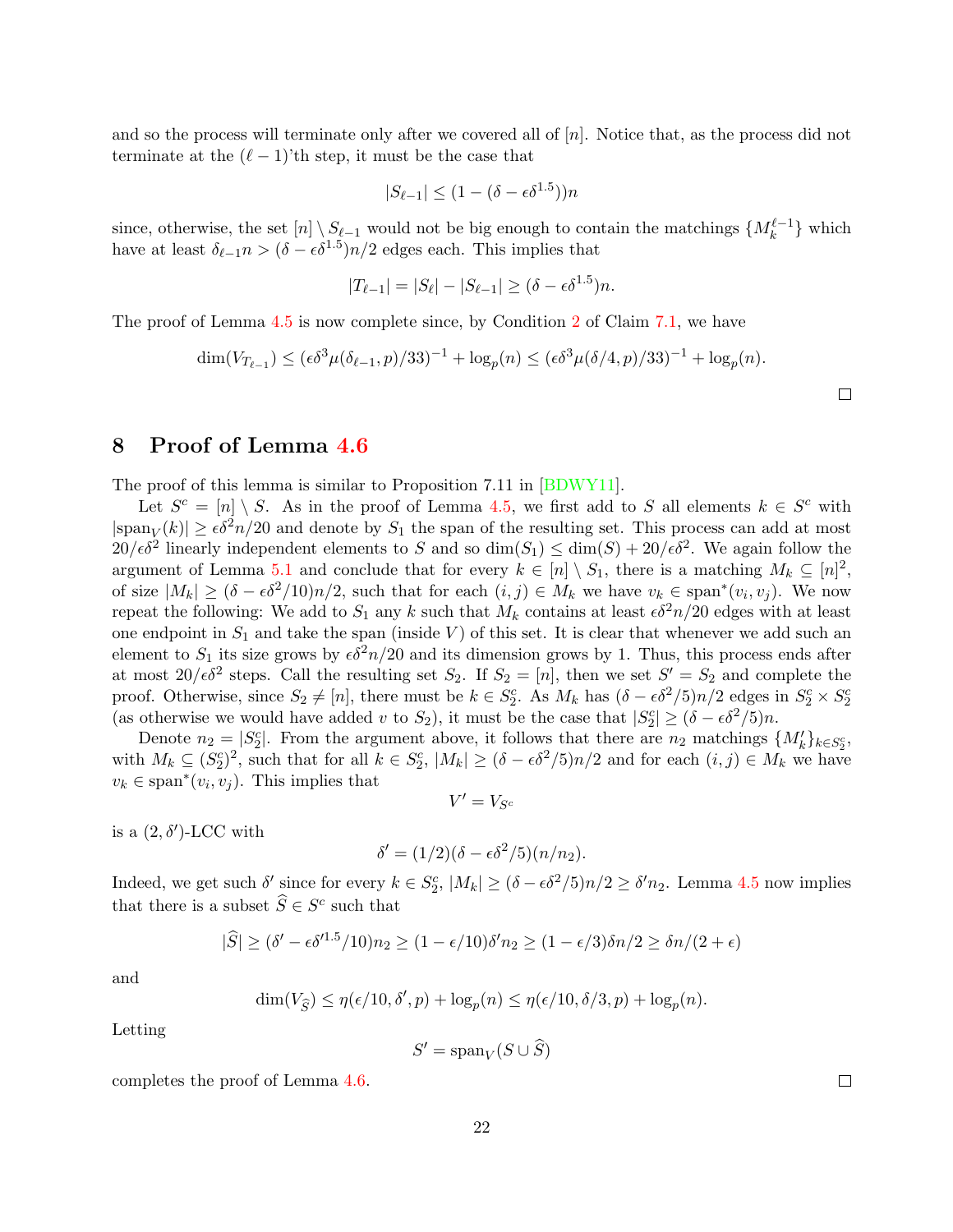### <span id="page-23-0"></span>9 Proofs of Corollaries [1.3](#page-3-0) and [1.4](#page-4-0)

In this section, we show how Corollaries [1.3](#page-3-0) and [1.4](#page-4-0) are implied by Theorem [1.](#page-2-2) We note though that the version of Theorem [1](#page-2-2) that we need for this section only uses the case when there are no repetitions in the LCC. On the other hand, even in this special case, the bound on the dimension stays qualitatively the same as in Theorem [1.](#page-2-2) What changes is that the additive poly $(p/\epsilon \delta)$  term has a smaller constant in the exponent. We ignore these issues below.

*Proof of Corollary [1.3.](#page-3-0)* The assumption of the corollary implies that for every  $i \in [n]$ , the set  $[n] \setminus \{i\}$ can be partitioned into sets  $S_1, \ldots, S_m$ , each of size at least two, so that for any  $r \in [m]$ , any two vectors in  $S_r$  contain  $v_i$  in their span. Here, we are using the fact that no two of the vectors are linearly dependent. In particular, we can 'recover'  $v_i$  even if we 'corrupt'  $n - m - 1$  of the vectors, as, by the pigeonhole principle, one of the sets  $S_r$  will still contain at least two uncorrupted vectors.  $\frac{1}{2}$  $\frac{1}{2}$  $\frac{1}{2}$ )-LCC over  $\mathbb{F}_p$ . Applying Theorem 1 now gives our result. In other words, V is a  $(2, \frac{1}{2})$  $\Box$ 

*Proof of Corollary [1.4.](#page-4-0)* First, let us bound the total number of point-line incidences I using a standard argument. Let L be the set of lines connecting the points in V; we know that  $|L| \leq \alpha n^2$ . For a line  $\ell$ , let the total number of points  $v_i$  lying on the line be  $m(\ell)$ . Then, by the Cauchy-Schwarz inequality:

$$
\sum_{\ell \in L} (m(\ell))^2 \ge \frac{1}{|L|} \left( \sum_{\ell \in L} m(\ell) \right)^2 = \frac{I^2}{|L|} \ge \frac{I^2}{\alpha n^2}.
$$

On the other hand, notice that

$$
\sum_{\ell \in L} (m(\ell))^2 = \sum_{\ell \in L} (\sum_i \mathbf{1}_{v_i \in \ell})^2
$$
  
= 
$$
\sum_{\ell \in L} \sum_{i,j} \mathbf{1}_{v_i \in \ell} \mathbf{1}_{v_j \in \ell}
$$
  
= 
$$
\sum_{i=j} \sum_{\ell \in L} \mathbf{1}_{v_i \in \ell} + \sum_{i \neq j} \sum_{\ell \in L} \mathbf{1}_{v_i, v_j \in \ell}
$$
  

$$
< I + n^2.
$$

Therefore,  $I^2 < \alpha n^4 + \alpha n^2 I$ , and so,  $I < 2\sqrt{\alpha} n^2$ . By Markov's inequality then, the number of points that are incident to at least  $4\sqrt{\alpha}n$  lines, is less than  $n/2$ . Take  $n/2$  of the remaining points, and call this set  $V'$ . If we let  $L'$  be the set of lines that contain at least two points of  $V'$ , then each point of U' is incident to at most  $4\sqrt{\alpha}n$  lines in L' (indeed, in L).

For any  $v \in V'$ , the lines of L' incident to v must cover all the points in V'. As in the previous argument, this implies that even if we 'corrupt' any  $n/2 - 4\sqrt{\alpha}n - 1$  vectors, then one of the lines incident to v will contain at least two uncorrupted points. This implies that V' is a  $(2, 1-8\sqrt{\alpha})$ -LCC. The required bound on  $\dim(V')$  now follows from Theorem [1.](#page-2-2)  $\Box$ 

### References

<span id="page-23-1"></span>[Alo09] Noga Alon. Perturbed identity matrices have high rank: Proof and applications. *Combin.* Probab. Comput., 18(1-2):3–15, 2009.